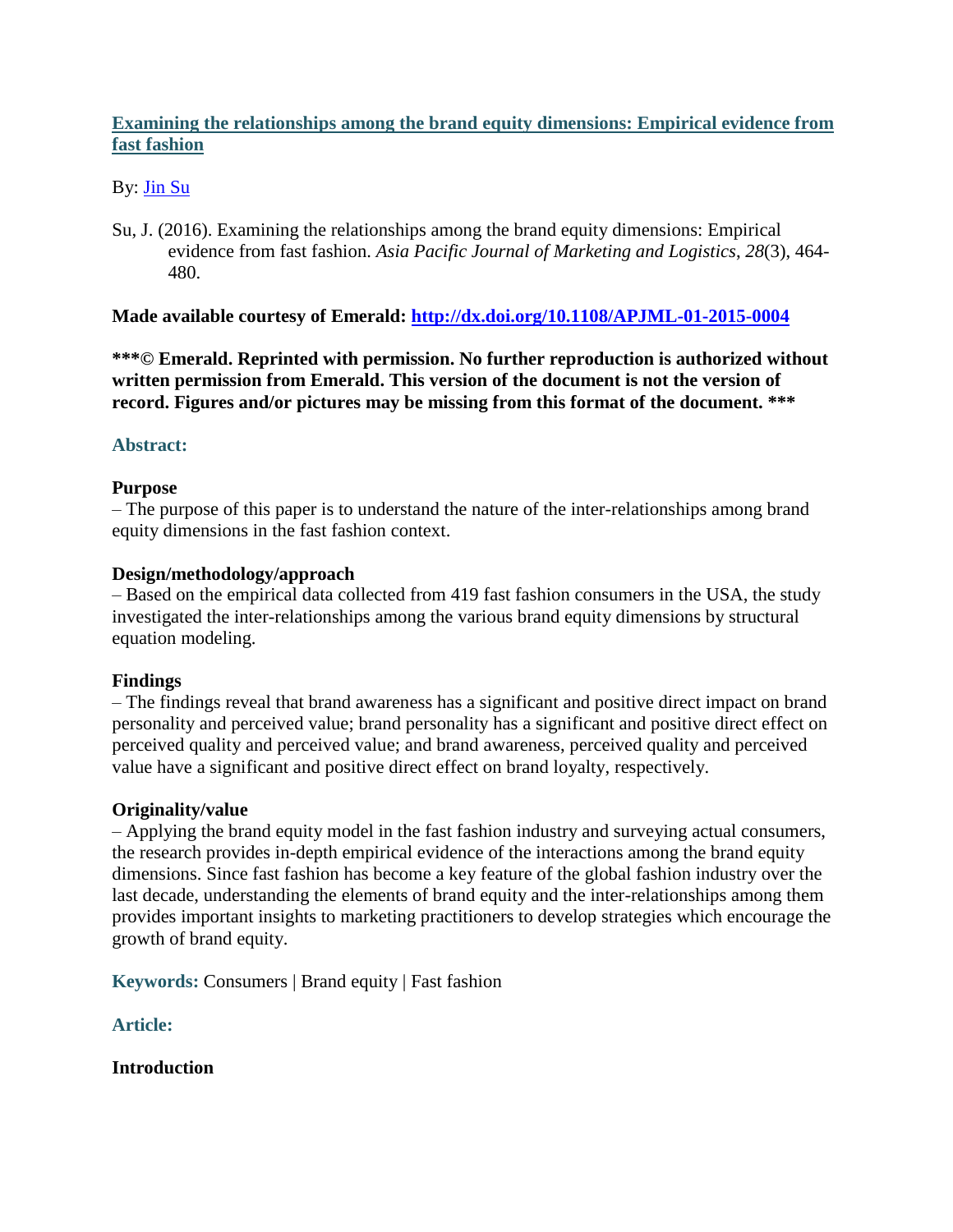Building brand equity is considered an important part of brand building (Keller, 2008). Almost every marketing activity works, successfully or unsuccessfully, to build, manage, and exploit brand equity (Aaker, 1991; Keller, 1993; Yoo and Donthu, 2001). Brand equity is regarded as a very important concept in business practice as well as in academic research because marketers can gain competitive advantages through strong brands (Keller, 1993, 2008; Aaker, 1996a). A strong brand with positive brand equity has several advantages such as higher margins, brand extension opportunities, more powerful communication effectiveness and higher consumer preferences and purchase intentions (Keller, 1993; Cobb-Walgren et al., 1995; Netemeyer et al., 2004; Buil et al., 2008, 2013).

Developing further insights into the dimensions of brand equity represents a central priority for academics and marketing managers in the face of the prominence of branding (Keller, 2008; Buil et al., 2013). In recent years, one prominent phenomenon in the global business world that draws noticeable attention from academics and practitioners is the emergence and rapid dissemination of fast fashion. Fast fashion has experienced a decade of blistering growth (Caro and Martínezde-Albéniz, 2015) and is fast becoming the way of the retail world as more and more brands move to the model (Choi, 2014; Caro and Martínez-de-Albéniz, 2015). Due to the fact that elements of a brand's equity influence consumers' perceptions and subsequent brand buying behaviors, fast fashion companies need to develop strategies which encourage the growth of brand equity. In this context, the examination of the elements that build fast fashion brand equity is vital.

The existing academic literature on fast fashion is somewhat limited to supplier-driven approach (Gabrielli et al., 2013) and calls for additional research on aspects such as consumers' perspective and buying behavior (Bhardwaj and Fairhurst, 2010; Gabrielli et al., 2013). It is worth noting that little research has addressed fast fashion from consumer-based brand equity (CBBE) perspective, leaving this an under-researched area. Previous research has identified the need for examining the relationships among brand equity elements (Yoo and Donthu, 2001; Netemeyer et al., 2004; Tong and Hawley, 2009; Buil et al., 2013); however, minimal evidence addresses the linkages among the dimensions of brand equity. In addition, researchers also propose to include brand personality dimension into the brand equity concept as a future research direction (Yoo and Donthu, 2001; Netemeyer et al., 2004). Moreover, Aaker (1996b) supports the inclusion of perceived value as a separate dimension. Thus, within this context and considering the nature of fast fashion, this study develops a conceptual brand equity model which integrates brand personality and perceived value dimensions, and the study aims to empirically examine the nature of the inter-relationships among the various dimensions of fast fashion brand equity.

In the following two sections, the relevant literature review is presented first and then the research conceptual framework and the hypotheses are developed. Next, the research methodology is described, followed by the data analysis and results. Subsequently, the paper discusses the study results. Finally, the paper provides conclusions, implications, and limitations of the research.

## **Literature Review**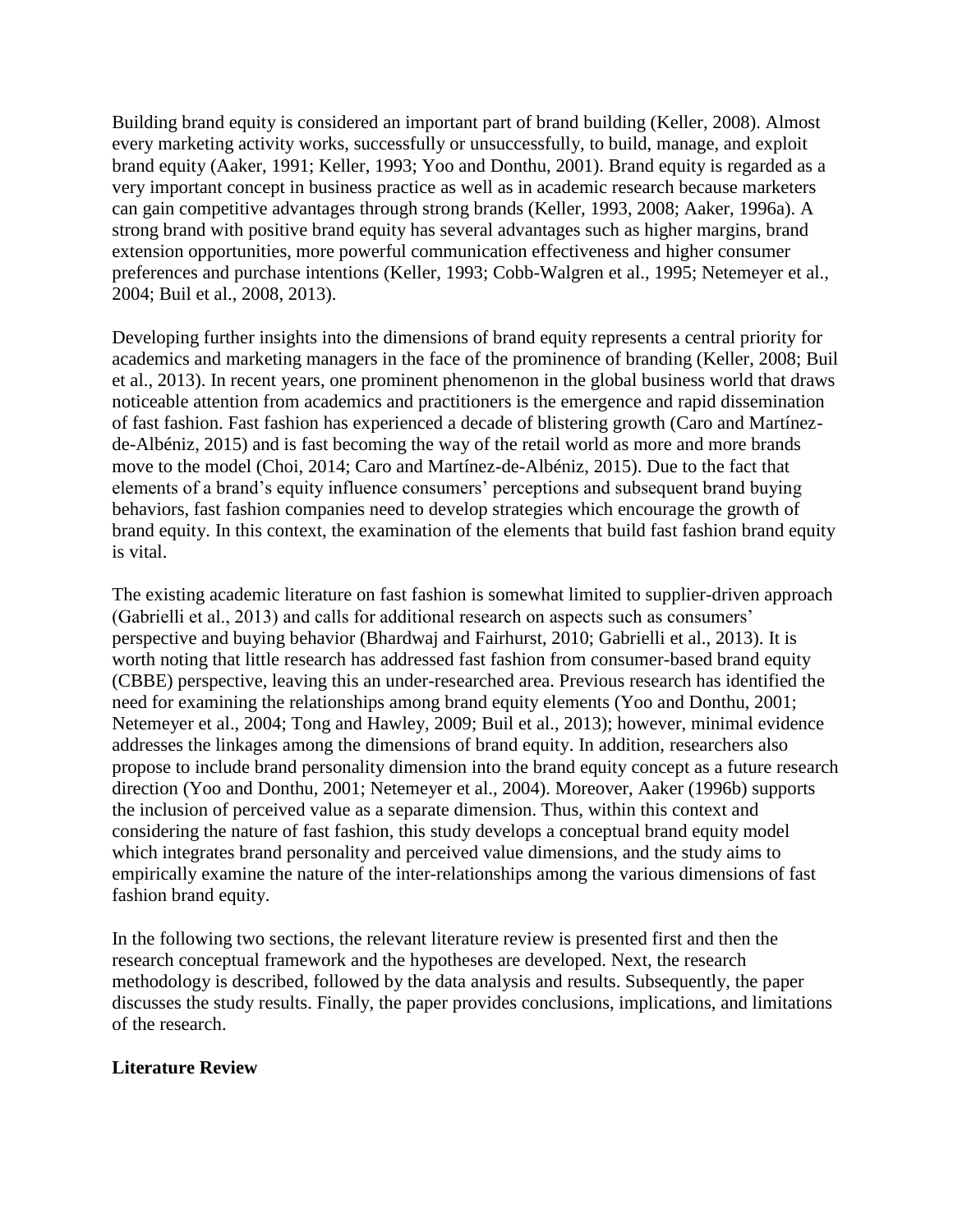## *Fast fashion*

Fast fashion firms have seen an explosive expansion since the turn of the century (Caro and Martínez-de-Albéniz, 2015). Stores like H & M and Zara have established themselves as recognized brands (Interbrand, 2014). The rapid expansion of fast fashion retailers has been remarkable. For example, the net sales of Zara owner Inditex in 2014 is 18.1 billion euros, compared with 8.2 billion euros in 2006; and the Inditex operates 6,683 stores in 2014 worldwide, compared with 3,131 in 2006 (Inditex, 2015). Another fast fashion giant, H & M opened a new store nearly every day in 2013 (Interbrand, 2014).

Fast fashion provides the latest fashion trends along with agile response to consumer demand with reasonable prices (Barnes and Lea-Greenwood, 2010; Jin et al., 2012). Fast fashion remains a key success factor in fashion retail and fast fashion has become a mainstream strategy of fashion retailers in the global fashion industry (Barnes and Lea-Greenwood, 2010; Gabrielli et al., 2013). Fast fashion is being driven by catwalk styles, celebrity looks and the desire for newness, particularly those designs identified in the media which create interest and drive high levels of consumer demand (Barnes and Lea-Greenwood, 2010; Gabrielli et al., 2013). Retailers such as Zara, H & M, Mango, and Topshop were adopting such designs rapidly to attract consumers and introduce interpretations of the runway designs to the stores in a minimum of two to six weeks (Choi, 2014).

Fast fashion's target market is large population of young people – the target for trendy and affordable fast fashion clothes. Updated looks, greater variety, and limited editions, along with the speed of their availability, make this industry very attractive to many young consumers (Choi et al., 2010; Joy et al., 2012). It is this demographic that is conscious of the runway designs, slavishly follows trends, and is perennially in pursuit of specific pieces that are both unique and stylish. They are also pragmatic. The trendy but affordable fast fashion items allow them to update their wardrobe more regularly than before (Joy et al., 2012).

# *CBBE*

Farquhar's (1989) pioneering work defines brand equity as the "added value" with which a given brand endows a product (p. 24). When reflecting a consumer perspective, brand equity is referred to as CBBE (Pappu et al., 2005). Aaker (1991) views CBBE as a set of assets (liabilities) linked to a brand's name and symbol that adds to (or subtracts from) the value provided by a product/service to the customer. Keller (1993, p. 2) views CBBE as "the differential effect of brand knowledge on consumer response to the marketing of the brand." Keller (1993) also views CBBE as a process whereby CBBE occurs "when the consumer is familiar with the brand and holds some favorable, strong, and unique brand associations in memory" (p. 2).

The two main frameworks that conceptualize CBBE are those of Aaker (1991, 1996b) and Keller (1993). Keller (1993) and Aaker (1991, 1996b) argue that collectively brand equity comprises of different dimensions which underlie the incremental value that a brand provides for its customer. According to Aaker, brand equity is a multidimensional concept whose four core brand equity dimensions are brand awareness, perceived quality, brand associations, and brand loyalty. Keller's conceptualization focusses on brand knowledge and involves two components – brand awareness and brand image. Basically, Aaker's four core brand equity dimensions were also originally supported by Keller. Table I includes some of the most commonly cited brand equity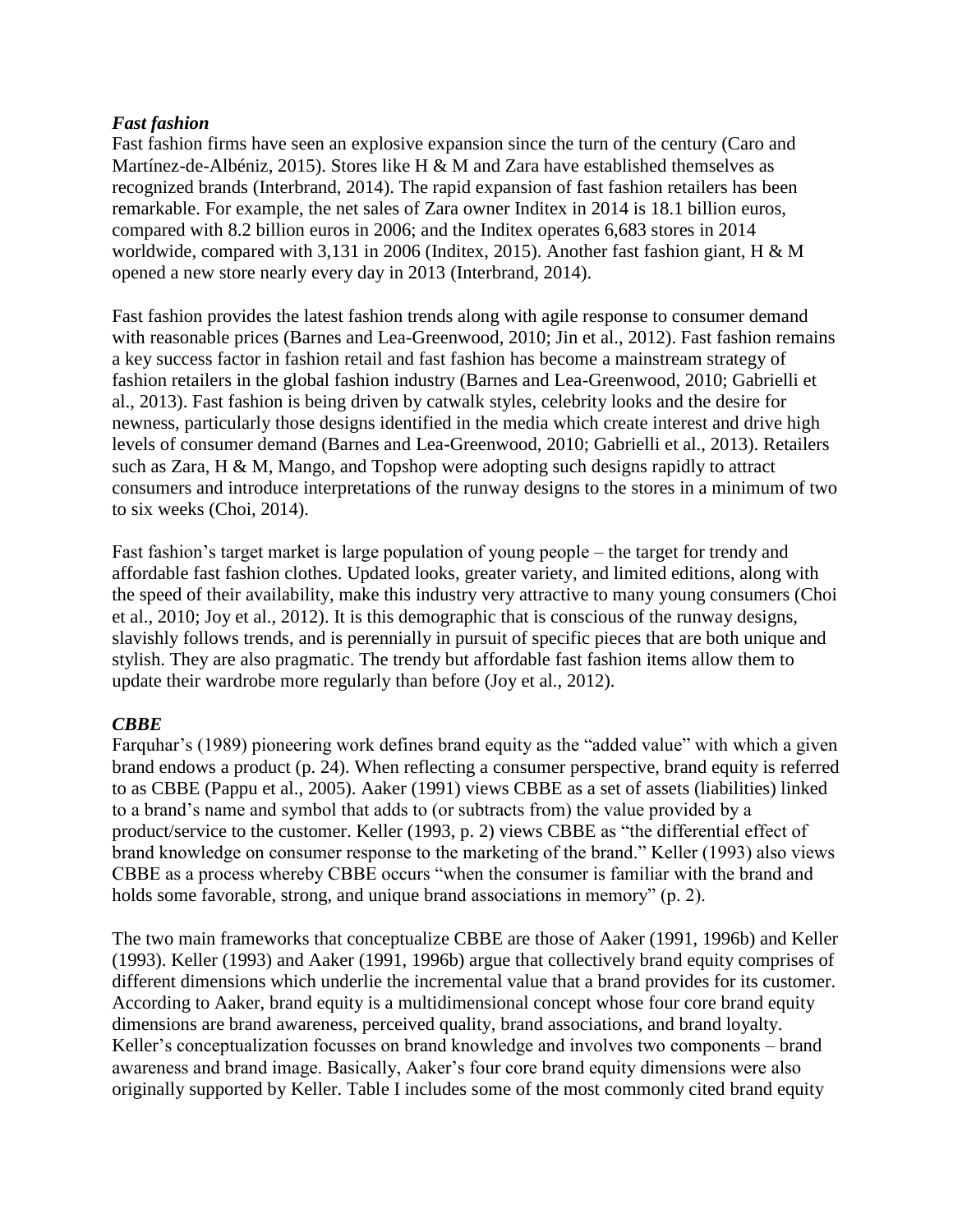studies. Based on the review of past literature, we took brand awareness, perceived quality, brand associations (including brand personality and perceived value) and brand loyalty as the basic consumer-related dimensions central to brand equity.

#### *Brand awareness*

According to Aaker (1991), brand awareness, refers to the ability of a potential buyer to recognize or recall that a brand is a member of a certain product category. This construct is related to the strength of a brand's presence in consumers' minds (Hakala et al., 2012). Keller (1993) conceptualizes brand awareness as consisting of both brand recognition and brand recall: brand recall refers to consumers' ability to retrieve the brand from memory; while brand recognition is the basic and first step in brand communication.

## *Brand associations − brand personality and perceived value*

Brand associations can be defined as "anything linked to the memory of a brand" (Aaker, 1991, p. 109). Brand associations are believed to contain the meanings of the brand for consumers and these associations can be from a wide range of sources and vary according to their favorability, strength, and uniqueness (Keller, 1993). Aaker (1991) suggests that brand associations could provide value to the consumer by providing a reason for consumers to buy the brand, and by creating positive attitudes/feelings among consumers. Although brand associations can be classified into different types, we adopt the two main associations, namely, brand personality and perceived value in the present study. Brand personality is a key component of brand equity and is defined as "the set of human characteristics associated with a brand" (Aaker, 1997, p. 347). The concept of brand personality is well recognized in the marketing literature. Netemeyer et al. (2004) define perceived value as the customer's overall assessment of the utility of the brand based on perceptions of what is received and what is given relative to other brands. Perceived value involves the trade-off of "what I get" for "what I give" (Sánchez-Fernández and Iniesta-Bonillo, 2007).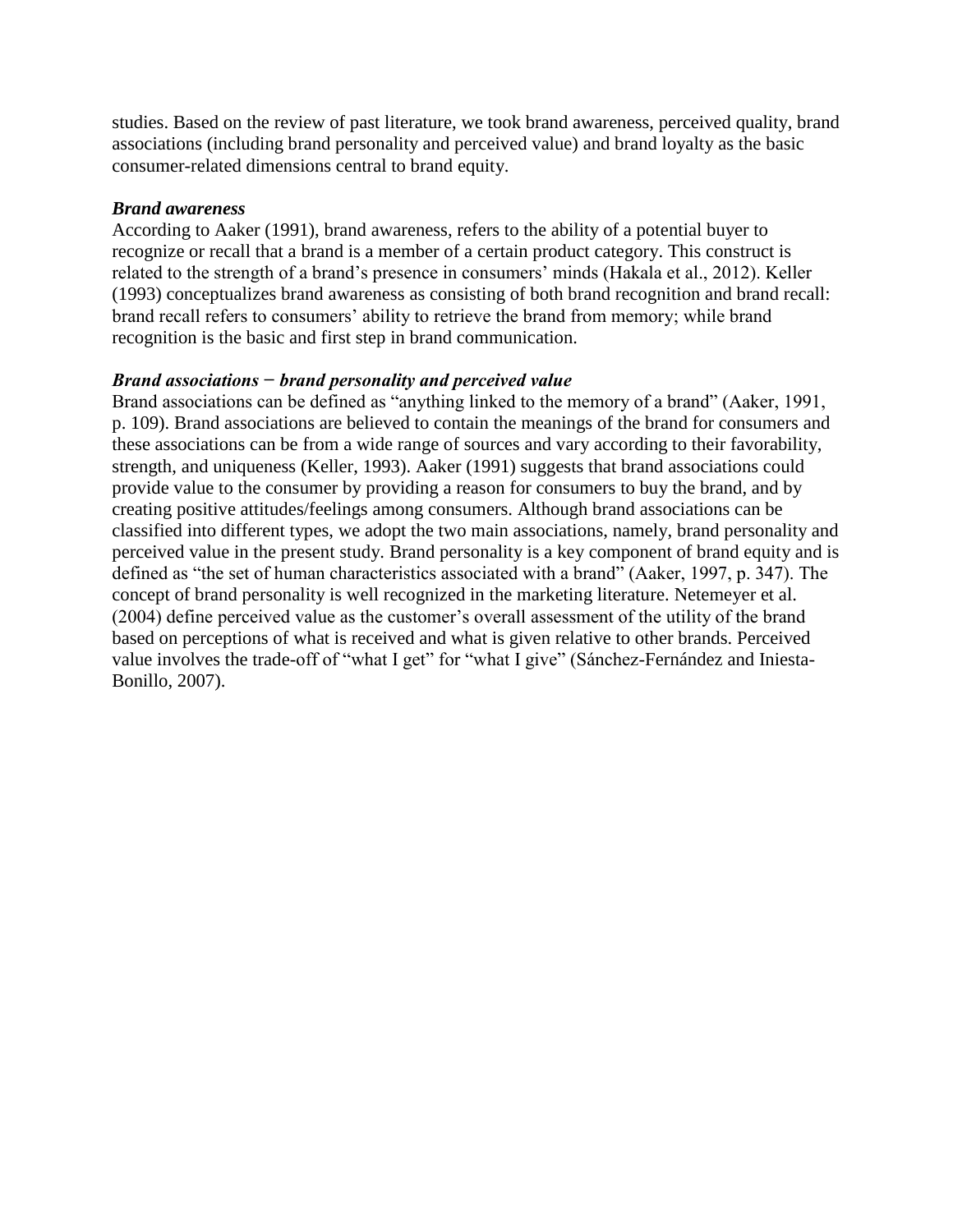| References                       | Brand equity (BE) conceptualization and/or<br>dimensions                                                                                                                                                                                                                                                                                                                                                              | Comment                                                                                                                                                                                                                                          |
|----------------------------------|-----------------------------------------------------------------------------------------------------------------------------------------------------------------------------------------------------------------------------------------------------------------------------------------------------------------------------------------------------------------------------------------------------------------------|--------------------------------------------------------------------------------------------------------------------------------------------------------------------------------------------------------------------------------------------------|
| Farquhar<br>(1989)               | Defines BE as the "added value" with which a Pioneering work on BE<br>given brand endows a product. BE from an<br>individual consumer's perspective is reflected<br>by the increase in attitude strength for a<br>product using the brand                                                                                                                                                                             |                                                                                                                                                                                                                                                  |
| Aaker (1991,<br>1996b)           | Defines CBBE as a set of assets and liabilities<br>linked to a brand, its name and symbol that add comprehensive definitions of CBBE<br>to or subtract from the value provided by a<br>product or service to the customers. CBBE is a<br>multidimensional concept including four core<br>dimensions - brand awareness, perceived<br>quality, brand associations, and brand loyalty                                    | One of the most accepted and                                                                                                                                                                                                                     |
| Keller (1993)                    | Defines CBBE as "the differential effect of<br>brand knowledge on consumer response to the<br>marketing of a brand." Keller's<br>conceptualization focusses on brand knowledge<br>which involves two components: brand<br>awareness (recall and recognition) and brand<br>image (a combination of favorability, strength,<br>and uniqueness of brand associations)                                                    | Keller views CBBE as a process<br>whereby CBBE occurs when the<br>consumer is familiar with the<br>brand and holds some favorable,<br>strong, and unique brand<br>associations in memory                                                         |
| Cobb-Walgren<br>et al. (1995)    | Dimensions of BE are brand awareness,<br>advertising awareness, perceived quality, and<br>brand associations                                                                                                                                                                                                                                                                                                          | They employ Aaker's (1991)<br>conceptualization of BE                                                                                                                                                                                            |
| Yoo and<br>Donthu (2001)         | They define BE as consumers' different<br>response between a focal brand and an<br>unbranded product when both have the same<br>level of marketing stimuli and product<br>attributes. They developed and validated a<br>multidimensional BE scale drawn from Aaker's<br>and Keller's conceptualization. The results<br>show brand awareness/association, perceived<br>quality, and brand loyalty are three dimensions | They made possible suggestion<br>regarding a causal order among the<br>dimensions of BE. Brand<br>awareness and brand association<br>were combined into one dimension                                                                            |
| Pappu et al.<br>(2005)           | BE includes brand awareness, perceived<br>quality, brand association, and brand loyalty<br>Buil et al. (2008) CBBE consists of brand awareness, perceived<br>quality, brand loyalty, and brand associations<br>(collectively including perceived value, brand<br>personality and organizational associations)                                                                                                         | They confirm four-dimension<br>model of CBBE<br>The study shows BE scale was<br>invariant across countries                                                                                                                                       |
| Tong and<br><b>Hawley</b> (2009) | They include brand awareness, perceived<br>quality, brand association, and brand loyalty as<br>the four BE dimensions                                                                                                                                                                                                                                                                                                 | They made suggestion about the<br>inter-relationships among the<br><b>CBBE</b> dimensions                                                                                                                                                        |
| Roy and Chau<br>(2011)           | They use Yoo and Donthu's (2001) ten-item<br>scale three constructs including brand<br>awareness/association, perceived quality, and<br>brand loyalty. They test the relationships<br>among these three dimensions                                                                                                                                                                                                    | They found the effect of brand<br>awareness is fully mediated by<br>perceived quality                                                                                                                                                            |
|                                  | Buil et al. (2013) They include the four dimensions of brand<br>equity - brand awareness, perceived quality,<br>brand associations, and brand loyalty. Brand<br>awareness has a positive influence on perceived<br>quality and brand associations, which in turn<br>influence brand loyalty                                                                                                                           | They did not separate different<br>types of brand associations.<br>Summ<br>They did not test the direct effect of<br>con<br>brand awareness on brand loyalty,<br>or the relationship between brand<br>(CI)<br>associations and perceived quality |

#### Table I. ary of select sumer-based brand equity **BBE)** studies

# *Perceived quality*

Defined as "the consumer's judgment about a product's overall excellence or superiority" (Zeithaml, 1988, p. 3), perceived quality is not the objective quality of the product but consumers' subjective evaluations which depend on their perceptions. Similar to brand associations, perceived quality also provides consumers with a reason to buy. It also creates a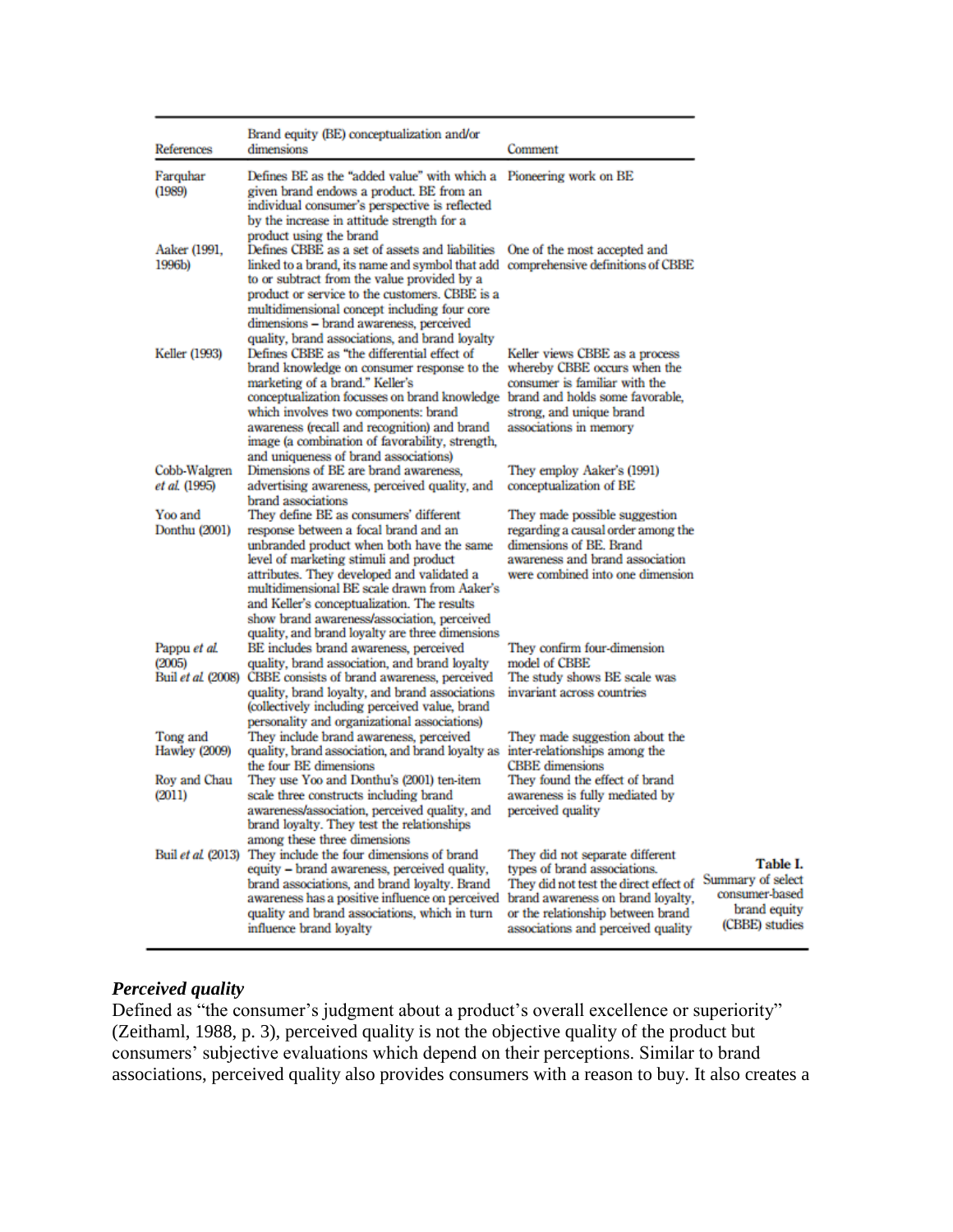basis for brand differentiation and extension (Aaker, 1991; Pappu et al., 2005), and offers a price premium advantage for firms (Keller, 1993; Netemeyer et al., 2004).

## *Brand loyalty*

Aaker (1991) defines brand loyalty as the attachment that a customer has to a brand. Yoo and Donthu (2001) define brand loyalty on an attitudinal perspective as the tendency to be loyal to a focal brand, which is demonstrated by the intention to buy the brand as a primary choice. Oliver (1999, p. 34) defines brand loyalty, in a comprehensive way, as "a deeply held commitment to re-buy or re-patronize a preferred product/service consistently in the future, thereby causing repetitive same-brand or same brand-set purchasing, despite situational influences and marketing efforts having the potential to cause switching behavior." Brand loyalty is considered as one of the most important determinants of brand equity (Aaker, 1991).

# **Conceptual framework and research hypotheses**

The focus of the research is on the primary CBBE components common to Aaker (1991, 1996b), Keller (1993), and other frameworks, namely, brand awareness, perceived quality, brand associations, and brand loyalty. However, for brand associations, we specifically include brand personality and perceived value as two separate constructs into the CBBE model. Yoo and Donthu (2001) advocate including brand personality into the CBBE scale. Brand personality can provide a link to a brand's emotional and self-expressive benefits as well as a basis for customerbrand relationships and differentiation (Aaker, 1996b; Phau and Lau, 2001). Aaker (1996b) explains the distinction between perceived quality and perceived value and supports the inclusion of perceived value as a separate dimension. Due to the nature of fast fashion, we believe it is appropriate to use perceived quality and perceived value as two separate CBBE dimensions. The perceived value of fast fashion brands has strong appeal to young consumers.

In order to understand the nature of the inter-relationships among the various dimensions of CBBE we followed previous researchers' suggestions. Yoo and Donthu (2001), Netemeyer et al. (2004), Keller and Lehmann (2006), and Tong and Hawley (2009) point out that investigating the ordering or associative relationships among the brand equity dimensions would be of interest for future brand equity research. According to Yoo and Donthu (2001), brand awareness and association precede perceived quality which precedes brand loyalty. An empirical study by Roy and Chau (2011) supports the predictions of Yoo and Donthu (2001), indicating the effect of brand awareness on brand loyalty is mediated by perceived quality. Buil et al. (2013) depict the evolution of brand equity as a consumer learning process: consumers' awareness of the brand leads to attitudes, which in turn will influence brand loyalty.

The theory of reasoned action (Fishbein and Ajzen, 1975) offers theoretical support for our study. The theory of reasoned action maintains that attitudes and subjective norms influence intentions, which in turn affect behavior. Approaching fashion apparel purchase decision as a problem-solving process, consumers have perceptions and form beliefs about a product/brand by being aware of the product/brand or seeking information about relevant attributes, and then consumers evaluate these beliefs and perceptions and develop feelings and attitudes about the product/brand, which result in buying or rejecting the product/brand (Solomon, 2012).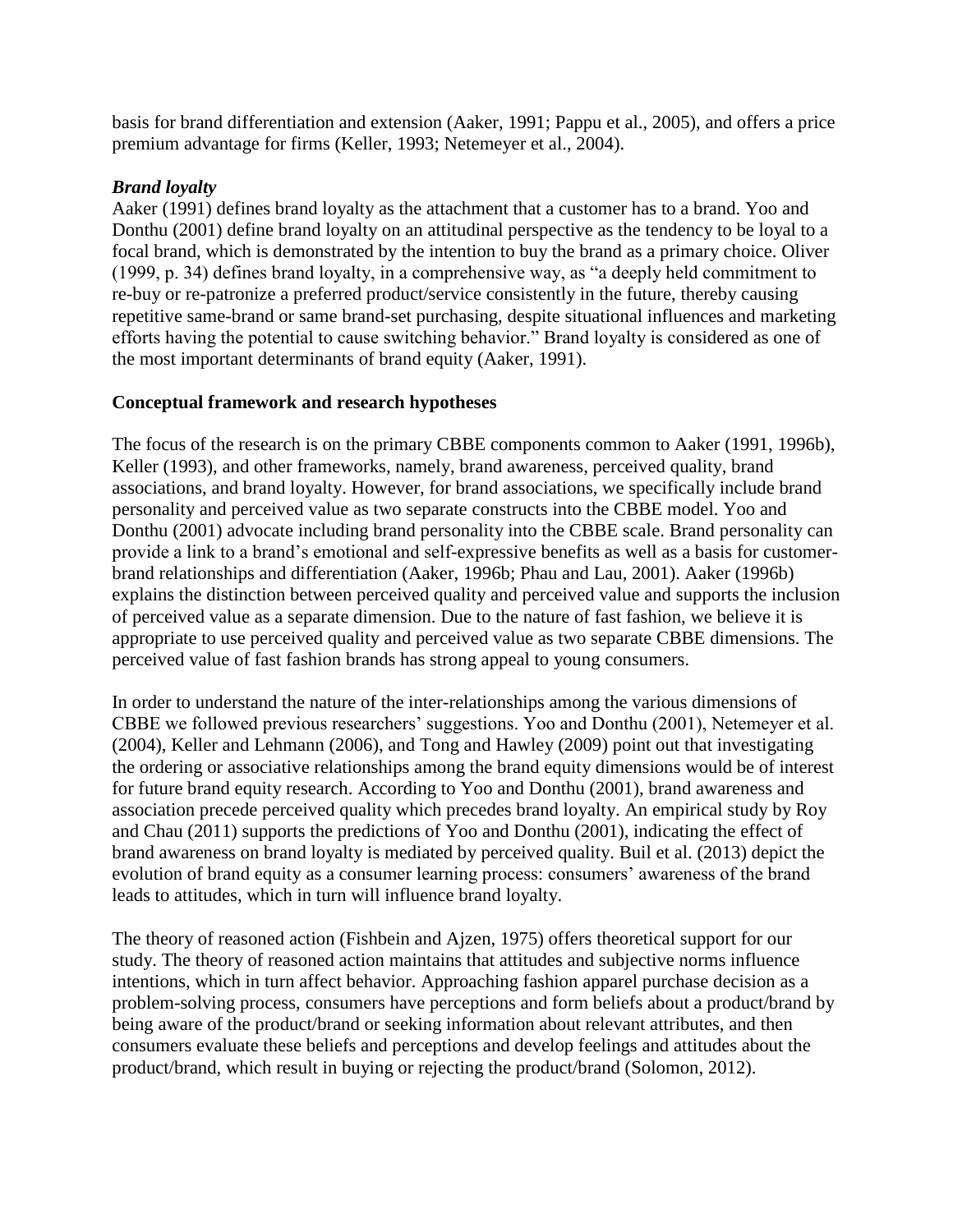The preceding sections provide a basis for including brand awareness, perceived quality, brand personality, perceived value, and brand loyalty in the proposed conceptual model, which is shown in Figure 1. Specifically, we propose potential inter-relationships among the five CBBE dimensions. The process of building brand equity begins with increasing brand awareness. Consumers must first be aware of a brand to later have perceptions of quality and brand associations (Smutkupt et al., 2012). Brand awareness affects the formation and the strength of perceived quality and brand associations (Buil et al., 2013). Therefore, brand awareness is important as an antecedent to perceived quality, brand personality, perceived value, and brand loyalty. Therefore, the following hypotheses summarize these arguments:

*H1.* Brand awareness has a significant positive direct effect on perceived quality.

*H2.* Brand awareness has a significant positive direct effect on brand personality.

*H3.* Brand awareness has a significant positive direct effect on perceived value.

*H4.* Brand awareness has a significant positive direct effect on brand loyalty.

When consumers acquire a more positive perception of or favorable attitude toward a brand, loyalty results (Oliver, 1999). As such, brand personality, perceived quality, and perceived value are the previous steps leading to brand loyalty. Thus, high level of perceived quality and strong and favorable brand associations can enhance brand loyalty (Keller, 1993; Pappu et al., 2005; Buil et al., 2013). Recent research findings also indicate that a strong and positive brand personality can result in favorable product evaluations (Tong and Li, 2013). Thus, the following hypotheses were formulated to examine the effects of brand personality on perceived quality and perceived value and the effects of perceived quality, brand personality, and perceived value on brand loyalty:

*H5*. Brand personality has a significant positive direct effect on perceived quality.

*H6.* Brand personality has a significant positive direct effect on perceived value.

*H7.* Perceived quality has a significant positive direct effect on brand loyalty.

*H8.* Brand personality has a significant positive direct effect on brand loyalty.

*H9*. Perceived value has a significant positive direct effect on brand loyalty.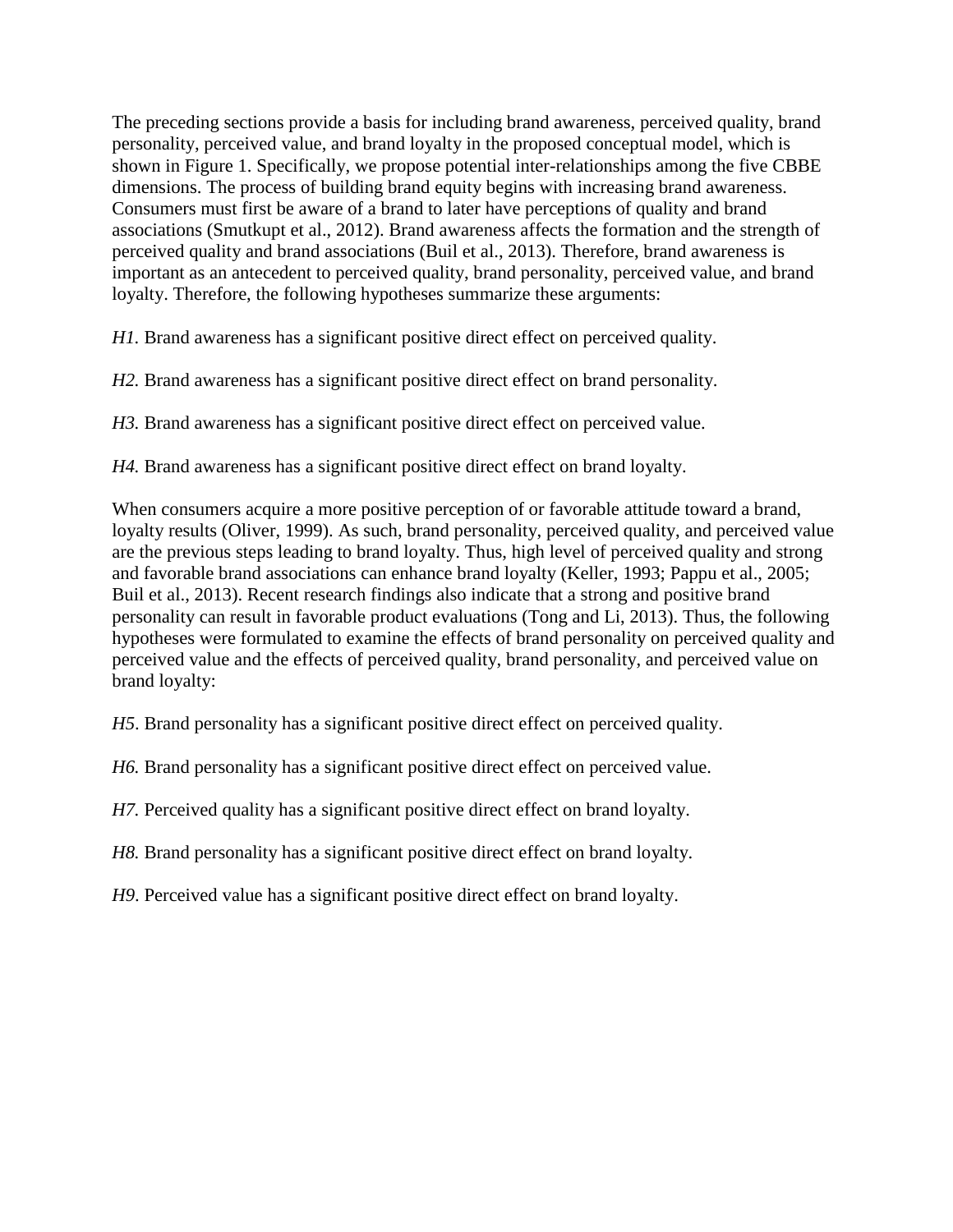

Notes: The path coefficients in the figure are standardized parameter estimates. \*Indicates the *t*-value for the standardized path coefficient is not statistically significant at  $p < 0.05$ 



## **Research design and method**

A survey instrument in the form of a structured questionnaire was designed based on a review of pertinent literature. The instrument incorporates five constructs: brand awareness, brand personality, perceived quality, perceived value, and brand loyalty.

#### *Measures of fast fashion brand personality scale*

Motivated by recent studies that argue for creating an appropriate scale and specific personality traits in particular sectors (Valette-Florence and De Barnier, 2013), we seek to define brand personality measurement scale adapted to the important fashion product category – fast fashion brands.

Aaker (1997) introduces the most widely used brand personality framework. Guided by Aaker's (1997) brand personality study, our selection and identification of fast fashion brand personality attributes follows the following process. In the first step, we conducted interviews with 46 college students to describe their experiences with fast fashion. Participants were asked to write down the personality attributes that first came to mind when thinking about fast fashion brands. A total of 215 unique traits were generated in this process. In the second step, we incorporated the Aaker's (1997) 42 original personality traits into our inventory. In the third step, from the set of personality attributes gathered in the previous two steps, attributes that are redundant, ambiguous, or irrelevant to the construct were eliminated, resulting in a final set of 58 traits for examining fast fashion brand personality. We used a principal component analysis with varimax rotation to determine what underlying brand personality structure exists for the data.

## *Measures of brand awareness, perceived quality, perceived value, and brand loyalty*

Measures of brand awareness (four items) were obtained from Buil et al. (2008), Yoo and Donthu (2001), and Tong and Hawley (2009). Measures of perceived quality (three items) were obtained from Buil et al. (2008), Yoo and Donthu (2001), and Netemeyer et al. (2004); while measures of perceived value (three items) were from Netemeyer et al. (2004). Measures for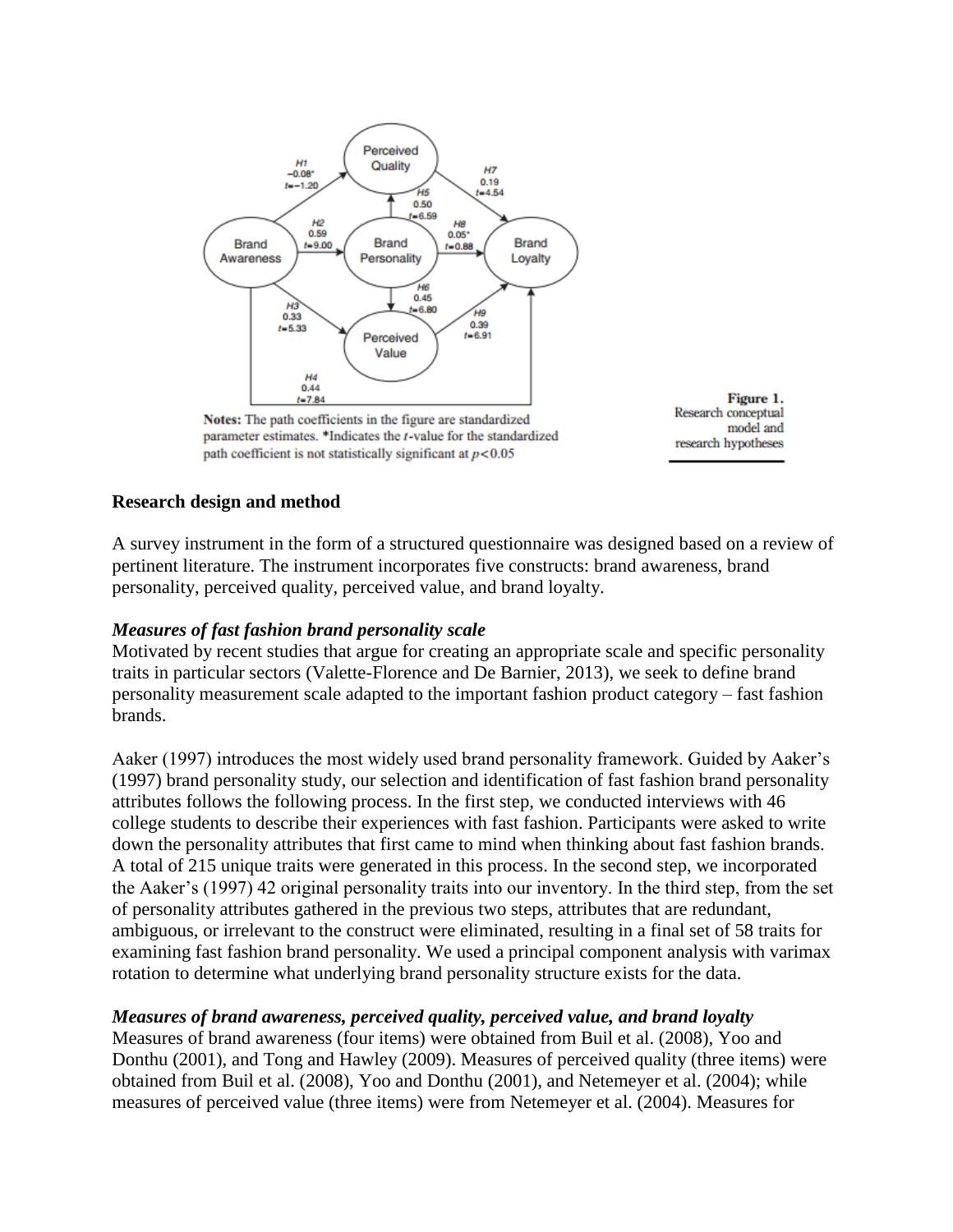brand loyalty (three items) were obtained from Buil et al. (2008), and Yoo and Donthu (2001). These measures were empirically tested and used by previous researchers.

## *Sample and data collection procedure*

A pre-test was conducted among 45 undergraduates at a large northeastern university in the USA to enable the refinement of the measurement scales. The final questionnaire was administered to students enrolled at that university. We used a sample of college students in this study because fast fashion's target market is large population of young people – the target for quick and affordable fast fashion clothes (Joy et al., 2012). The brands included in the survey are six top fast fashion brands that are well-known among young consumers, including Zara, H & M, Mango, Topshop, Forever 21, and Uniqlo (Choi, 2014; Caro and Martínez-de-Albéniz, 2015). Respondents were first asked to choose one fast fashion brand they were most familiar with, then they were asked to rate the extent to which the final set of personality traits described their most familiar fast fashion brands along a Likert scale ranging from 1 (not at all descriptive) to 5 (extremely descriptive). Finally, the respondents were asked to evaluate the measures of brand awareness, perceived quality, perceived value, and brand loyalty using a five-point Likert scale (1=strongly disagree to 5=strongly agree).

A total of 600 copies of the questionnaire were delivered, and 468 responses were returned. After the data screening and cleaning process, 419 responses were found valid and usable for the purpose of this study. The participants mainly ranged in age from 18 to 40 (60.1 percent between 18 and 20; and 36.5 percent between 21 and 25). In total, 89 percent of the sample were female. The most prevalent ethnic group was Caucasian (72.6 percent), followed by African-American (11.5 percent), Asian (7.4 percent), and Hispanic (5.0 percent).

# **Results**

We first analyzed the fast fashion brand personality scale, and then used the components of brand personality as the measures for brand personality construct in the testing of the research conceptual model. The two-step structural equation modeling approach was used. First, the measurement model was evaluated using confirmatory factor analysis to demonstrate adequate model fit and to ensure a satisfactory level of measure reliability and validity for the underlying variables and their respective factors in the model. Second, the structural model was tested to examine the research hypotheses. Analysis based on the maximum likelihood estimation method was carried out using LISREL 9.1.

# **Fast fashion brand personality**

We used a principal component analysis with varimax rotation to determine what underlying brand personality structure exists for the data. The value of Kaiser-Meyer-Olkin statistics (0.939) was higher than the acceptable limit of 0.5 and Bartlett's test was significant, indicating the suitability of data for factor analysis. The analysis solution was determined by using the following criteria: eigenvalue  $($  > 1), variance explained by each component, scree plot, loading score for each factor  $(0.40)$ , elimination of cross-loading higher than 0.40, and meaningfulness and interpretability of each dimension. As a result, four components were extracted (excitement, attractiveness, up-to-dateness, and sophistication), explaining approximately 59.6 percent of the total variance. Moreover, the analysis of reliability of each component was satisfactory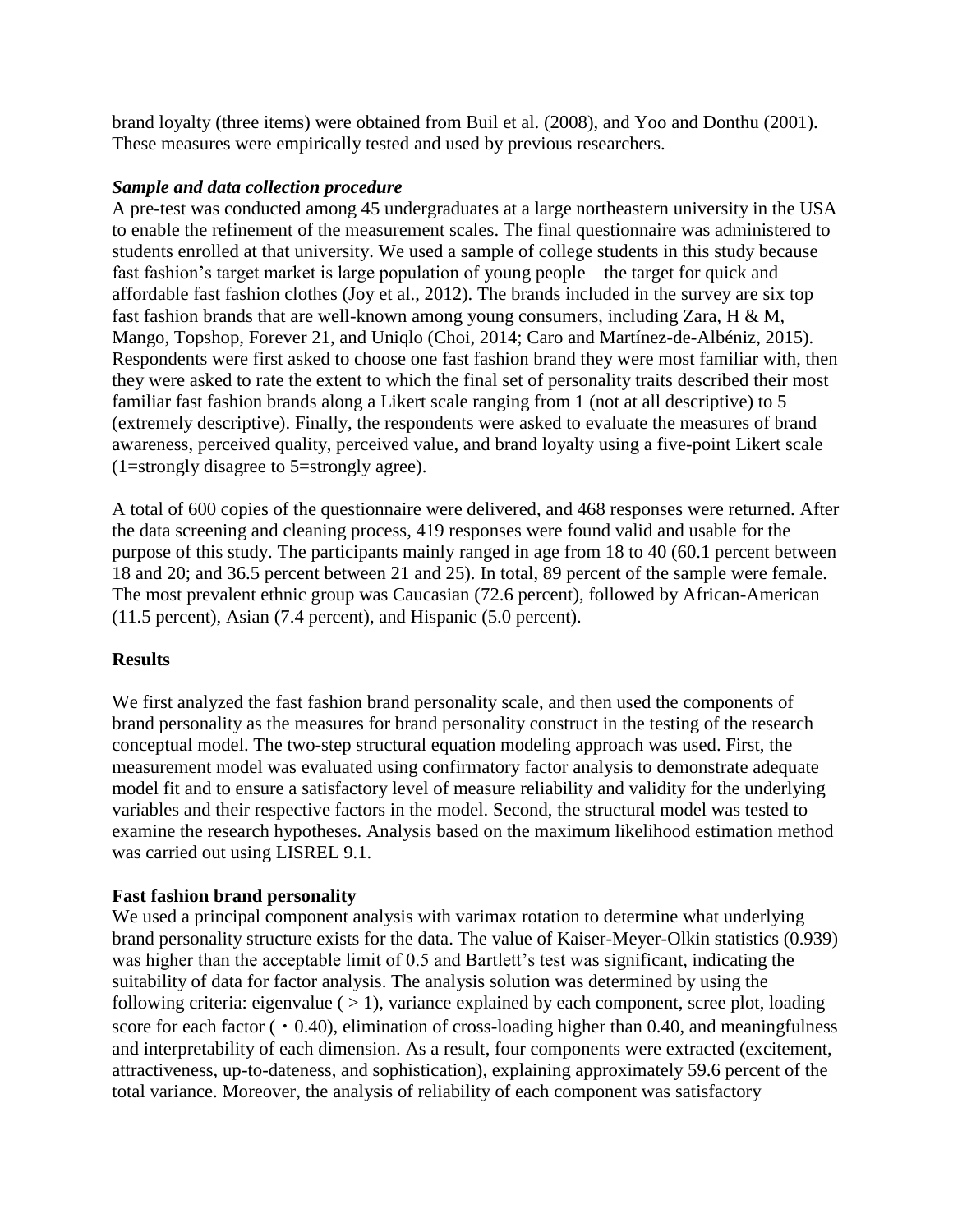(Cronbach's  $\alpha$  of 0.900, 0.842, 0.825, and 0.812 for excitement, attractiveness, up-to-dateness, and sophistication, respectively). For each component, traits with the highest item-to-total correlations were also identified. Figure 2 represents the fast fashion brand personality framework.



In the following analysis, the brand personality construct is operationalized by including its four components as the measures of brand personality. A composite score for each brand personality component was determined by calculating the average of respondent's ratings for the three traits with highest item-to-total correlations.

## **The measurement model**

Table II provides the correlation matrix and the descriptive statistics of the variables in the measurement model. Evaluation of the measurement model was conducted using confirmatory factor analysis. Table III shows a summary of the fit indexes, the factor loadings (standardized), t-values, and reliability and validity analyses of the measurement model. A satisfactory fit is achieved for the measurement model: the  $\chi$ 2/(df)=2.85, less than 3.00; RMSEA=0.066; GFI=0.92; NNFI=0.98; CFI=0.98. The t-values of all the path parameter estimates for each factor in the measurement model are greater than 2.0; therefore, all the path parameter estimates are statistically significant with  $p < 0.05$ . All the composite reliability coefficients vary from 0.81 to 0.89 and are far above the threshold 0.70 criteria, indicating strong support for the construct reliability. All the AVEs vary from 0.52 to 0.74 and are greater than the criteria of 0.50, suggesting adequate convergent validity. Discriminant validity is shown by the confidence interval of two standard errors around the correlation for each respective pair of factors. Discriminant validity was established as none of the confidence intervals include 1.0.

## **The structural model**

The results from evaluation of the structural model are shown in Figure 1. The relationships stated in the H2 (brand awareness – brand personality, standardized path coefficient=0.59,  $p <$ 0.01) and H3 (brand awareness − perceived value, standardized path coefficient=0.33, p < 0.01) are supported. The results support the relationships stated in the H5 (brand personality − perceived quality, standardized path coefficient=0.50,  $p < 0.01$ ) and the H6 (brand personality – perceived value, standardized path coefficient=0.45,  $p < 0.01$ ). The structural equation model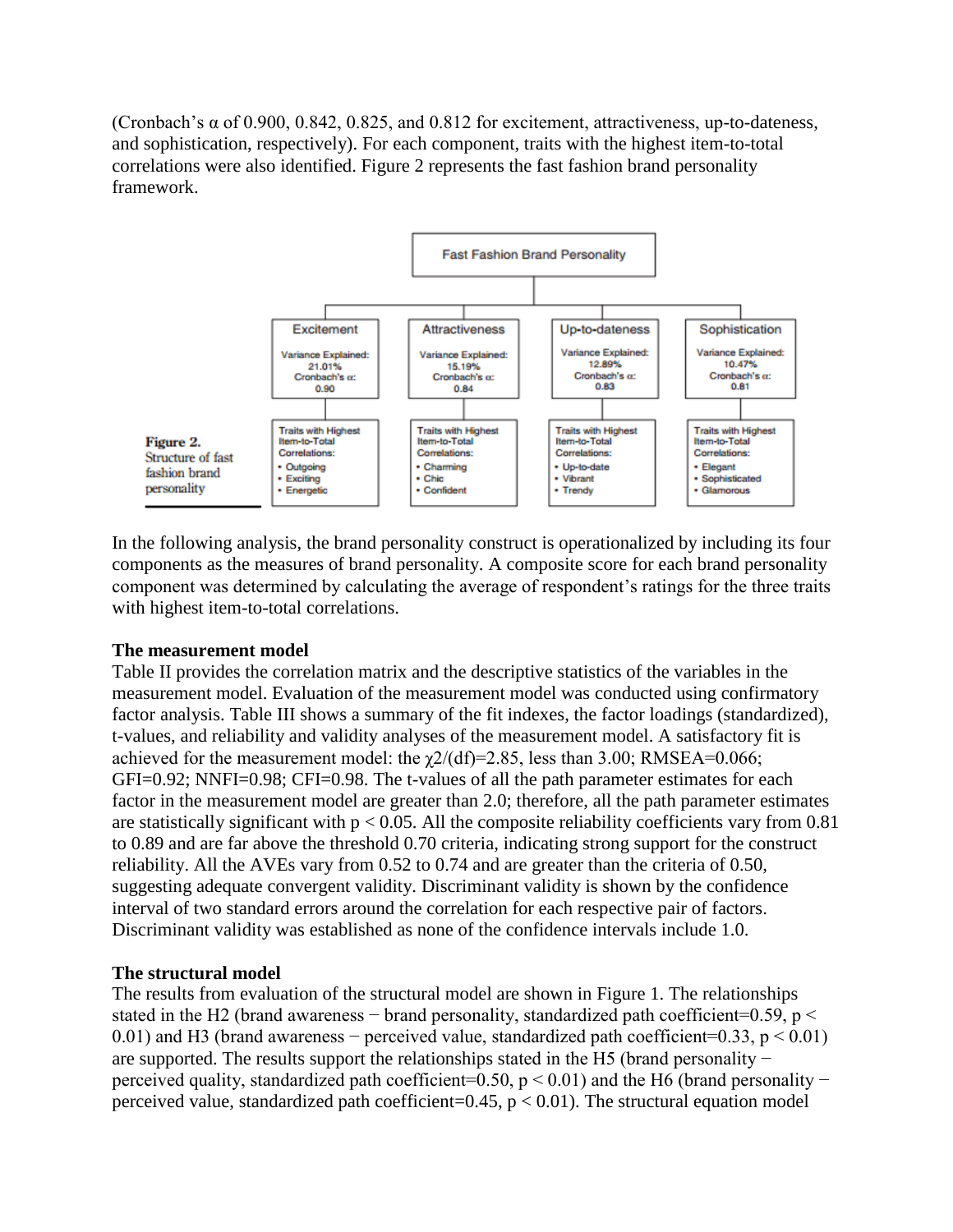also supports the relationships stated in the H4 (brand awareness − brand loyalty, standardized path coefficient=0.44, p < 0.01), the H7 (perceived quality − brand loyalty, standardized path coefficient=0.19, p < 0.01), and the H9 (perceived value − brand loyalty, standardized path coefficient=0.39,  $p < 0.01$ ).

| <b>VAR</b>     | V1    | V <sub>2</sub> | V3    | V <sub>4</sub> | V5    | V6    | V7    | V8    | V9    | V10   | V11   | V12   | V13   | V14   | V15   | V16   | V17   |                       |
|----------------|-------|----------------|-------|----------------|-------|-------|-------|-------|-------|-------|-------|-------|-------|-------|-------|-------|-------|-----------------------|
| V1             | 1.000 |                |       |                |       |       |       |       |       |       |       |       |       |       |       |       |       |                       |
| V2             | 0.539 | 1.000          |       |                |       |       |       |       |       |       |       |       |       |       |       |       |       |                       |
| V3             | 0.602 | 0.724          | 1.000 |                |       |       |       |       |       |       |       |       |       |       |       |       |       |                       |
| V <sub>4</sub> | 0.604 | 0.572          | 0.663 | 1,000          |       |       |       |       |       |       |       |       |       |       |       |       |       |                       |
| V5             | 0.131 | 0.180          | 0.114 | 0.140          | 1.000 |       |       |       |       |       |       |       |       |       |       |       |       |                       |
| V6             | 0.106 | 0.188          | 0.099 | 0.193          | 0.728 | 1.000 |       |       |       |       |       |       |       |       |       |       |       |                       |
| V7             | 0.131 | 0.184          | 0.125 | 0.162          | 0.760 | 0.713 | 1,000 |       |       |       |       |       |       |       |       |       |       |                       |
| V8             | 0.344 | 0.376          | 0.363 | 0.385          | 0.234 | 0.227 | 0.283 | 1.000 |       |       |       |       |       |       |       |       |       |                       |
| V9             | 0.386 | 0.407          | 0.412 | 0.375          | 0.333 | 0.289 | 0.373 | 0.734 | 1,000 |       |       |       |       |       |       |       |       |                       |
| V10            | 0.413 | 0.502          | 0.451 | 0.407          | 0.376 | 0.328 | 0.384 | 0.692 | 0.722 | 1,000 |       |       |       |       |       |       |       |                       |
| V11            | 0.340 | 0.373          | 0.380 | 0.362          | 0.208 | 0.179 | 0.190 | 0.334 | 0.316 | 0.392 | 1.000 |       |       |       |       |       |       |                       |
| V12            | 0,336 | 0.348          | 0.343 | 0.336          | 0.309 | 0.286 | 0.328 | 0.412 | 0.417 | 0.452 | 0.543 | 1,000 |       |       |       |       |       | Table II.             |
| V13            | 0.490 | 0.436          | 0.460 | 0.399          | 0.153 | 0.162 | 0.173 | 0.390 | 0.359 | 0.453 | 0.579 | 0.583 | 1,000 |       |       |       |       | Correlation matrix    |
| V14            | 0.142 | 0.230          | 0.229 | 0.189          | 0.451 | 0.378 | 0.470 | 0.271 | 0.308 | 0.373 | 0.401 | 0.565 | 0.414 | 1.000 |       |       |       | and descriptive       |
| V15            | 0,386 | 0.522          | 0.556 | 0.472          | 0.337 | 0.308 | 0.365 | 0.513 | 0.552 | 0.594 | 0.375 | 0.425 | 0.381 | 0.372 | 1,000 |       |       |                       |
| V16            | 0.335 | 0.522          | 0.522 | 0.450          | 0.367 | 0.356 | 0.388 | 0.452 | 0.514 | 0.578 | 0.358 | 0.413 | 0.383 | 0.419 | 0.775 | 1,000 |       | statistics for the    |
| V17            | 0.463 | 0.551          | 0.564 | 0.530          | 0.292 | 0.255 | 0.323 | 0.523 | 0.547 | 0.595 | 0.367 | 0.419 | 0.416 | 0.342 | 0.702 | 0.663 | 1.000 | manifest variables in |
| Mean           | 4,60  | 4.18           | 4.33  | 4.46           | 3.53  | 3.65  | 359   | 4.04  | 4.07  | 4.01  | 4.08  | 4.09  | 4.26  | 3.56  | 3.55  | 3.47  | 4.00  | the model             |
| SD.            | 0.650 | 1.001          | 0.863 | 0.786          | 0.910 | 0.904 | 0.901 | 0.864 | 0.821 | 0.919 | 0.678 | 0.659 | 0.623 | 0.852 | 1.180 | 1.201 | 0.953 |                       |

However, support is not found for the H1 (brand awareness − perceived quality, standardized path coefficient=−0.08, non-significant), nor for the H8 (brand personality − brand loyalty, standardized path coefficient=0.05, non-significant).

Table IV shows the total effects and the indirect effects of the variables in the structural model. It can be seen that the total effects of all the variables in the model are positive and statistically significant at p < 0.01 (Table IV). The indirect effects of brand awareness on perceived quality, perceived value and brand loyalty are all positive and statistically significant at  $p < 0.01$ ; and the indirect effect of brand personality on brand loyalty is positive and statistically significant at  $p <$ 0.01 (Table IV).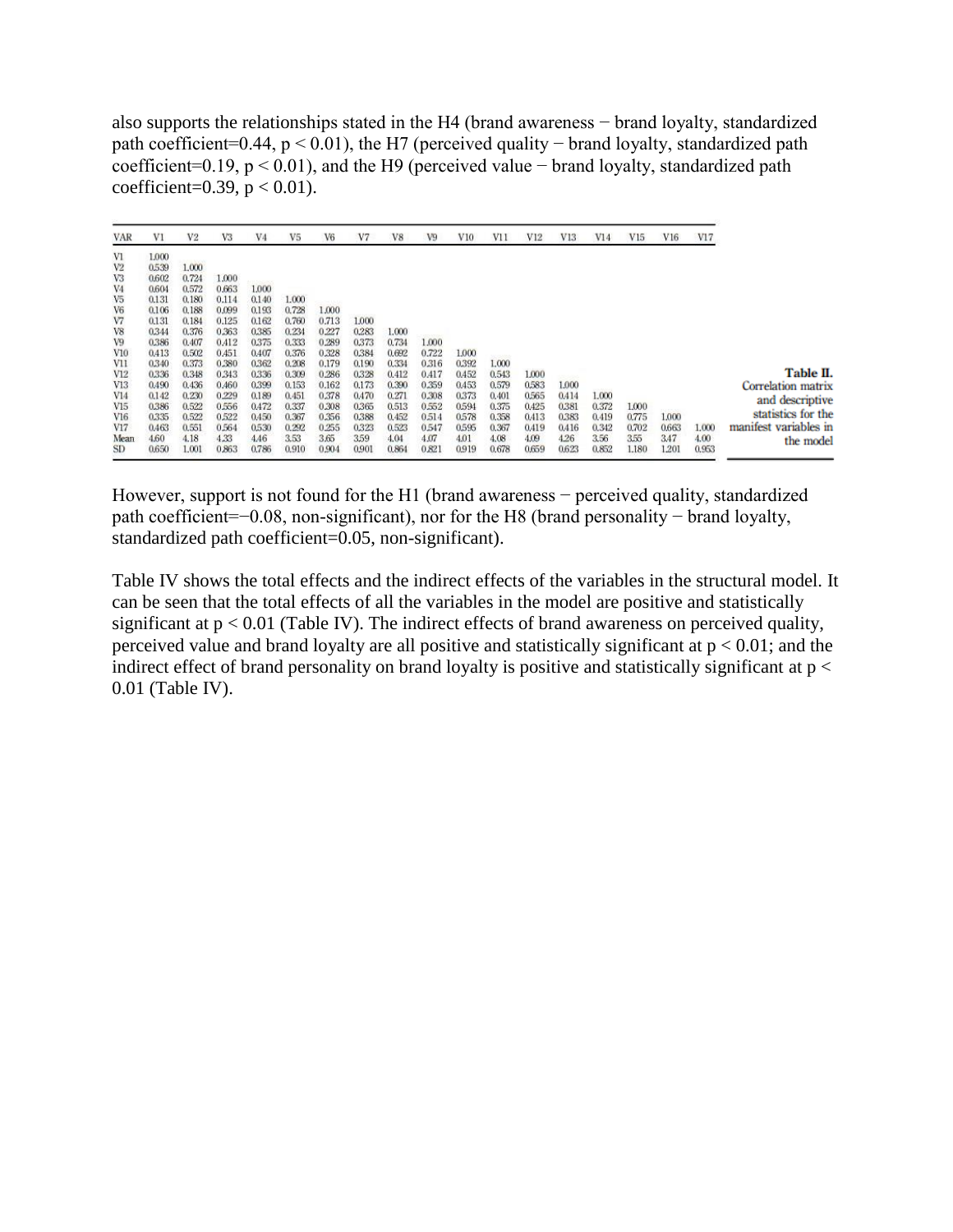| Indicator variables and their underlying factors Standardized                                                                                                          | factor loading | t-value | $R^2$ | Composite AVE<br>reliability |      |                                     |
|------------------------------------------------------------------------------------------------------------------------------------------------------------------------|----------------|---------|-------|------------------------------|------|-------------------------------------|
| Brand awareness (Cronbach's $\alpha = 0.86$ )                                                                                                                          |                |         |       | 0.87                         | 0.62 |                                     |
| $VI - I$ am aware of X                                                                                                                                                 | 0.70           | 15.75   | 0.49  |                              |      |                                     |
| $V2 -$ When I think of fast fashion, X is one                                                                                                                          |                |         |       |                              |      |                                     |
| of the brands that comes to mind                                                                                                                                       | 0.80           | 19.15   | 0.65  |                              |      |                                     |
| $V3 - X$ is a brand of fast fashion I am very                                                                                                                          |                |         |       |                              |      |                                     |
| familiar with                                                                                                                                                          | 0.88           | 21.99   | 0.78  |                              |      |                                     |
| V4 - I know what X looks like                                                                                                                                          | 0.76           | 17.61   | 0.57  |                              |      |                                     |
| Perceived quality (Cronbach's $\alpha = 0.89$ )                                                                                                                        |                |         |       | 0.89                         | 0.74 |                                     |
| $V5 - X$ offers very good quality products                                                                                                                             | 0.88           | 21.77   | 0.77  |                              |      |                                     |
| $V6 - X$ offers products of consistent quality                                                                                                                         | 0.82           | 19.80   | 0.68  |                              |      |                                     |
| V7 - X offers very reliable products                                                                                                                                   | 0.87           | 21.54   | 0.76  |                              |      |                                     |
| Perceived value (Cronbach's $\alpha = 0.88$ )                                                                                                                          |                |         |       | 0.88                         | 0.72 |                                     |
| $V8 - X$ is good value for money                                                                                                                                       | 0.82           | 19.64   | 0.67  |                              |      |                                     |
| V9 - all things considered (price, time, and                                                                                                                           |                |         |       |                              |      |                                     |
| effort), X is a good buy                                                                                                                                               | 0.86           | 21.06   | 0.73  |                              |      |                                     |
| V10 – considering what I pay for X, I feel I                                                                                                                           |                |         |       |                              |      |                                     |
| get my money's worth                                                                                                                                                   | 0.86           | 21.36   | 0.75  |                              |      |                                     |
| Brand personality (Cronbach's $\alpha = 0.80$ )                                                                                                                        |                |         |       | 0.81                         | 0.52 |                                     |
| $V11 - excitement$                                                                                                                                                     | 0.70           | 15.27   | 0.49  |                              |      |                                     |
| V12 - attractiveness                                                                                                                                                   | 0.80           | 18.23   | 0.64  |                              |      |                                     |
| $V13 - up-to-dateness$                                                                                                                                                 | 0.75           | 16.65   | 0.56  |                              |      |                                     |
| V <sub>14</sub> - sophistication                                                                                                                                       | 0.63           | 13.43   | 0.40  |                              |      |                                     |
| Brand loyalty (Cronbach's $\alpha = 0.88$ )                                                                                                                            |                |         |       | 0.89                         | 0.72 |                                     |
| $V15 - I$ consider myself to be loval to X                                                                                                                             | 0.88           | 22.31   | 0.78  |                              |      |                                     |
| $V16 - X$ would be my first choice when                                                                                                                                |                |         |       |                              |      |                                     |
| considering fast fashion                                                                                                                                               | 0.85           | 21.02   | 0.72  |                              |      |                                     |
| $V17 - I$ intend to keep purchasing X                                                                                                                                  | 0.81           | 19.55   | 0.66  |                              |      |                                     |
|                                                                                                                                                                        |                |         |       |                              |      |                                     |
| <b>Fit indices</b>                                                                                                                                                     | Value          |         |       | Recommended value            |      |                                     |
| $\chi^2$ /df                                                                                                                                                           | 2.85           |         |       | $\leq 3.0$                   |      |                                     |
| Root Mean Squared Error of Approximation                                                                                                                               |                |         |       |                              |      |                                     |
| (RMSEA)                                                                                                                                                                | 0.066          |         |       | ≤ $0.10$                     |      |                                     |
| Normed Fit Index (NFI)                                                                                                                                                 | 0.97           |         |       | $\geq 0.90$                  |      |                                     |
| Non-Normed Fit Index (NNFI)                                                                                                                                            | 0.98           |         |       | $\geq 0.90$                  |      | Table III.                          |
| Comparative Fit Index (CFI)                                                                                                                                            | 0.98           |         |       | $\geqslant 0.90$             |      | Confirmatory                        |
| Goodness of Fit Index (GFI)                                                                                                                                            | 0.92           |         |       | $\geqslant 0.90$             |      | factor analysis                     |
| Notes: valid $n = 419$ . X means the specific fast fashion brand. AVE, average variance extracted.<br>All <i>t</i> -values are statistically significant at $p < 0.05$ |                |         |       |                              |      | results of the<br>measurement model |

#### **Discussion**

#### *The effect of brand awareness on brand personality and perceived value*

The significant and positive direct relationships between brand awareness and brand personality and between brand awareness and perceived value empirically validate the assertions made by previous research that brand awareness influences consumer's brand perceptions and brand choice (Aaker, 1991; Keller, 1993). Brand awareness can improve consumer perceptions about brand attributes and this construct is related to the strength of a brand's presence in consumers' minds. Brand personality, which is defined as the personality traits used to characterize a person and associated with a brand and is composed of four components excitement, attractiveness, upto-dateness, and sophistication in the present study, could be strongly influenced by brand awareness. Perceived value includes consumer's perception about whether they get their money's worth. Brand awareness helps consumers assess the overall utility of the brand based on perceptions of what is received and what is given relative to other brands. Consumer with higher level of brand awareness tends to hold favorable, strong, and unique brand associations in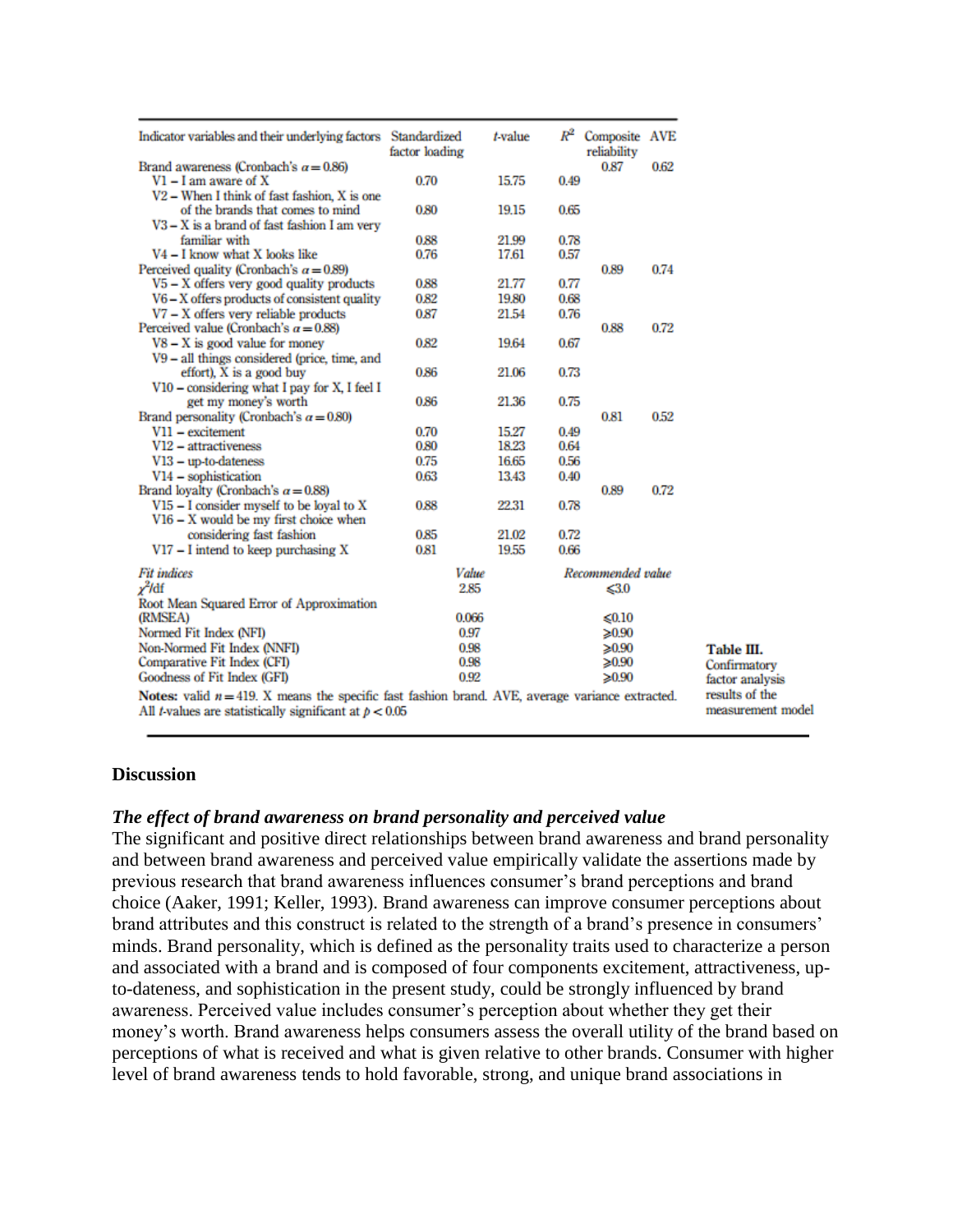memory (Keller, 1993; Aaker, 1996b). Therefore, brand personality and perceived value, the two main components of brand associations, could be influenced by brand awareness.

| Factors                                                                                                                                                                                   |                                      |                                      | Standardized total effect t-value Significance test ( $p < 0.05$ ) |                                                                                                   |
|-------------------------------------------------------------------------------------------------------------------------------------------------------------------------------------------|--------------------------------------|--------------------------------------|--------------------------------------------------------------------|---------------------------------------------------------------------------------------------------|
| <b>Total effects</b><br>Brand awareness – perceived quality<br>Brand awareness - brand personality<br>Brand awareness - perceived value<br>Brand awareness - brand lovalty                | 0.21<br>0.59<br>0.59<br>0.74         | 3.88<br>9.00<br>10.04<br>12.63       | Yes<br>Yes<br>Yes<br>Yes                                           |                                                                                                   |
| Brand personality - perceived quality<br>Brand personality - perceived value<br>Brand personality - brand lovalty<br>Perceived quality - brand lovalty<br>Perceived value - brand loyalty | 0.50<br>0.45<br>0.32<br>0.19<br>0.39 | 6.59<br>6.80<br>5.63<br>4.54<br>6.91 | <b>Yes</b><br>Yes<br><b>Yes</b><br>Yes<br>Yes                      |                                                                                                   |
| <b>Indirect effects</b><br>Brand awareness - perceived quality<br>Brand awareness - perceived value<br>Brand awareness - brand lovalty<br>Brand personality – brand loyalty               | 0.30<br>0.26<br>0.30<br>0.27         | 5.72<br>6.00<br>7.08<br>5.85         | Yes<br>Yes<br>Yes<br><b>Yes</b>                                    | Table IV.<br>Total effects and<br>indirect effects of the<br>variables in the<br>structural model |

## *The effects of brand personality on perceived quality and perceived value*

The significant and positive direct linkages between brand personality and perceived quality and between brand personality and perceived value found in this study empirically validate the assertions made by Biel (1993) that brand personality is a central driving force of a consumer's positive attitude toward and preference for a brand. Perceived quality and perceived value are consumers' subjective evaluations which depend on their perceptions. Brand personality influences consumers' perceptual processing of product information and may create a basis for differentiation, which impacts what customers think and feel about brands particularly with regards to perceived quality and perceived value, and further impacts what customers do (Freling and Forbes, 2005). From a consumer's point of view, fast fashion brands provide young consumers self-expressive or symbolic benefits. The personality of fast fashion brands (excitement, attractiveness, up-to-dateness, and sophistication) helps create and build meaningful consumer-brand relationships, and further influences consumers' positive attitude toward perceived quality and perceived value.

## *The effects of brand awareness, perceived quality, and perceived value on brand loyalty*

The significant and positive direct relationships between brand awareness and brand loyalty, between perceived quality and brand loyalty, and between perceived value and brand loyalty indicate that when consumers are familiar with a brand, or perceive a brand as having satisfactory quality, or as a high value, they are more likely to develop brand loyalty toward that brand. These results are in line with previous studies. Brand awareness is related to the strength of a brand's presence in consumers' minds; therefore brand awareness helps strengthen connections between a product and its consumers. The strength of a fast fashion brand's presence in consumers' minds plays an important role in consumer brand choice.

The impacts of perceived quality and perceived value on brand loyalty support the notion that perceived quality and perceived value are core/primary facets of brand equity and they directly affect a consumer's differential response to a brand (Netemeyer et al., 2004). Roy and Chau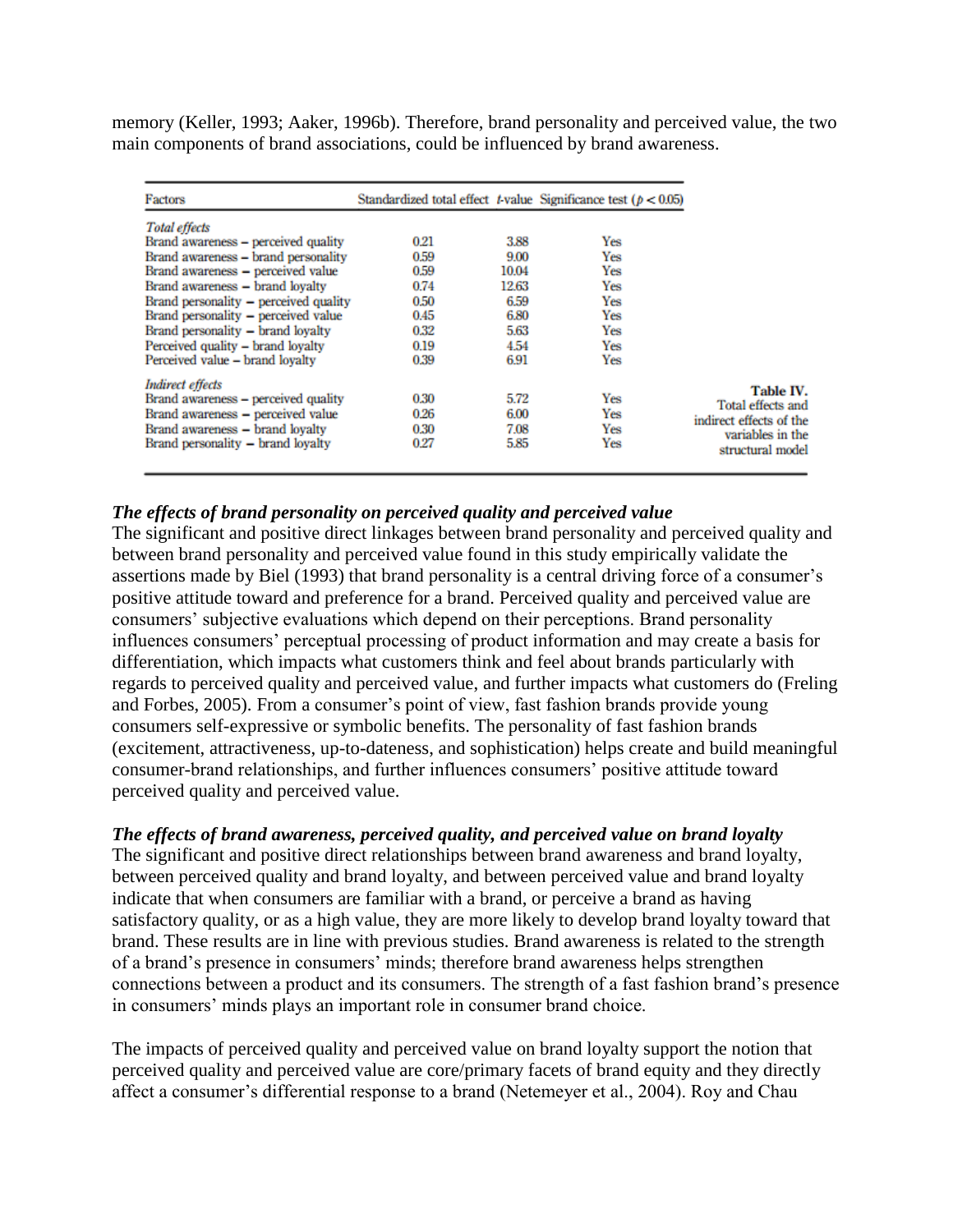(2011) show that consumers' perception of quality is associated with their brand loyalty. Chang (2014) indicates the strong and positive relationship between quality perception and brand loyalty. Netemeyer et al. (2004) point out that when consumers compare a brand to other brands, they will consider time, price and effort in their evaluation of whether the brand is a good buy or worth the money's worth; and the good value of a brand leads to consumer loyalty toward the brand. To young consumers, fast fashion brands not only provide fashionable clothes, but also are considered having acceptable quality and good value, which particularly satisfies college students' lifestyle and financial status.

## *The effect of brand personality on brand loyalty*

The hypothesized relationship stated in H8 – brand personality has a significant positive direct effect on brand loyalty, was not supported in this study. This result was surprising. However, one interesting thing should be noticed from the analysis of the total and indirect effects of brand personality on brand loyalty. Although the direct effect of brand personality on brand loyalty (Figure 1) is not significant (standardized direct effect=0.05; t=0.88; non-significant), the total effect (standardized total effect=0.32; t=5.63;  $p < 0.01$ ) and the indirect effect of brand personality on brand loyalty (standardized indirect effect=0.27; t=5.85;  $p < 0.01$ ) are both statistically significant (Table IV). Thus, it is reasonable to conclude that the effect of brand personality on brand loyalty is conducted by means of other variables such as perceived quality and perceived value. Brand personality affects brand loyalty indirectly through perceived quality and perceived value.

## *The effect of brand awareness on perceived quality*

Contrary to our prediction, the study shows that the direct effect of brand awareness on perceived quality is not significant (standardized direct effect=−0.08; t=−1.20; non-significant). This is an interesting finding. It may result from the context of the study − fast fashion brands. Compared to other apparel brands, perceived quality of fast fashion brands may not be positively influenced by brand awareness. Having a brand name alone is not a guarantee of a positive perception of quality, but instead the fast fashion brand name could lead to negative consumer's response. Interestingly, it needs to point out that although the direct effect of brand awareness on perceived quality is not significant, the total effect (standardized total effect=0.21; t=3.88;  $p < 0.01$ ) and the indirect effect (standardized indirect effect=0.30; t=5.72;  $p < 0.01$ ) of brand awareness on perceived quality (Table IV) are both positive and statistically significant. This may suggest that on one hand awareness of fast fashion brands may not directly impact consumer's perception of quality, but on the other hand, brand awareness can indirectly impact consumer's perception of quality through affecting brand personality and this indirect impact could be positive and strong. This further validates previous studies' suggestions that brand awareness impacts other dimensions of brand equity and brand personality should be incorporated into brand equity as an influential dimension (Yoo and Donthu, 2001; Buil et al., 2008).

## **Conclusions**

This research improves our understanding about CBBE in several ways. First, this research specifically examines CBBE in the fast fashion context, considering the fact that fast fashion retailers have seen an explosive expansion during the last decade. By applying the conceptual model in the fast fashion industry and surveying young consumers about their perceptions of fast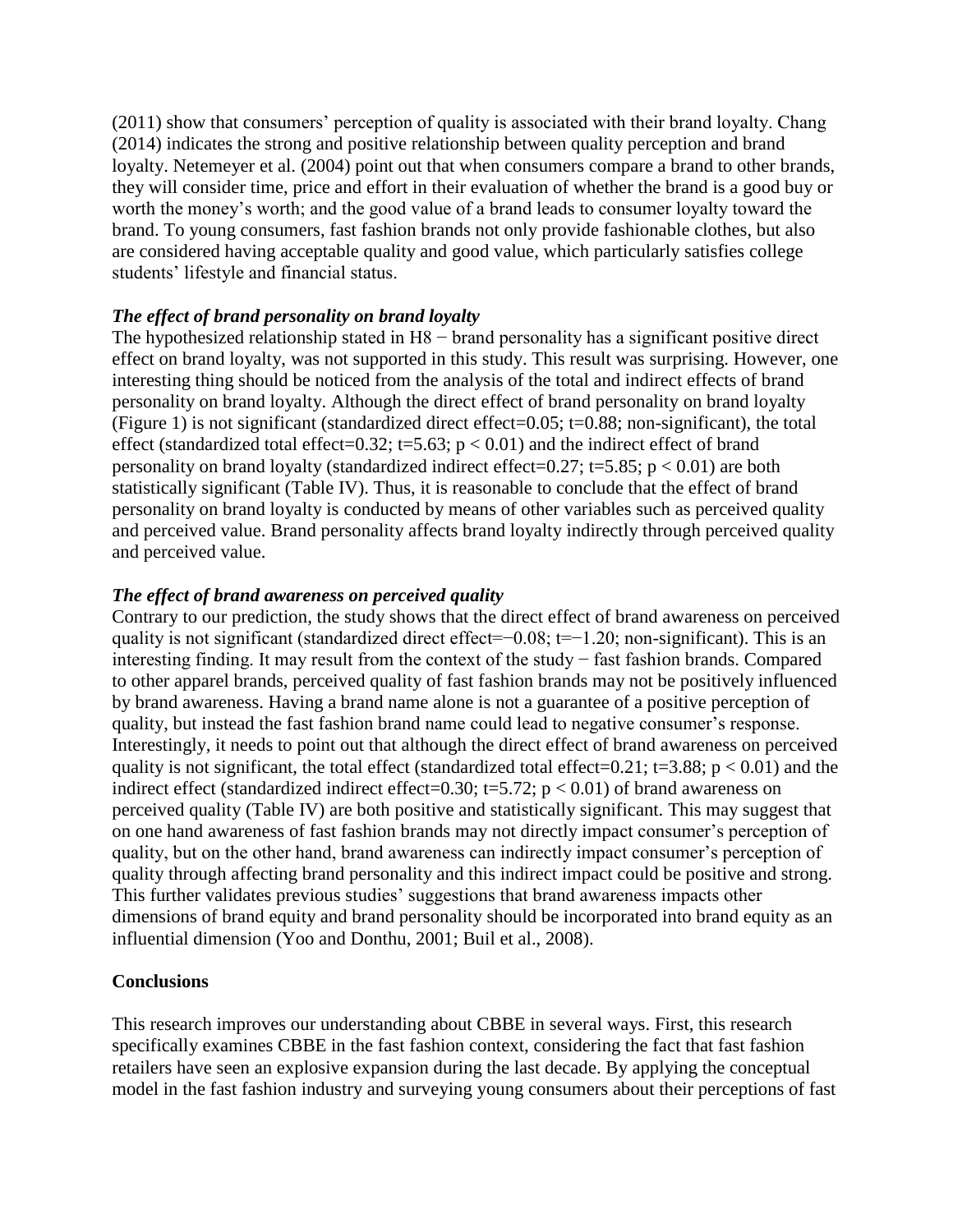fashion brands, the study enriches fast fashion literature. Second, building on the suggestions proposed by previous research, this study integrates brand personality and perceived value as two separate constructs in the brand equity model due to their importance in brand equity conceptualization and their relevance in the fast fashion context. Moreover, the study develops fast fashion brand personality scale and includes the four measures of fast fashion brand personality construct (excitement, attractiveness, up-to-dateness, and sophistication) in the conceptual model. Third, this study unifies and complements previous studies that have examined CBBE and adds value to marketing and brand management literature. The study empirically investigates the inter-related relations among the various dimensions of CBBE using structural equation modeling approach. By collecting data from 419 actual consumers, the findings of this study empirically validate previous scholars' suggestions that there may exist associative relationships among the various dimensions of CBBE. Brand awareness impacts brand loyalty directly. However, when considering other dimensions of brand equity, brand awareness precedes brand personality, perceived quality, and perceived value which precede brand loyalty. Brand awareness impacts perceived quality and perceived value indirectly through affecting brand personality. Brand awareness impacts brand loyalty both directly and indirectly through brand personality, perceived quality, and perceived value.

Several managerial implications arise from the results. First, this study strengthens the significance of brand awareness in the fast fashion market. Fashion marketers should first build brand awareness as a means of anchoring the different associations consumers have of a brand (Buil et al., 2013). As indicated by the study results, brand awareness not only strongly and directly impacts brand personality, perceived value and brand loyalty, and it also indirectly impacts perceived quality and perceived value through brand personality. In order to make one's brand outstanding among competition, fashion marketers should concentrate on brand management and niche strategies to improve brand awareness by strengthening connections between their product and its consumers. Second, the positive and direct impacts of perceived quality and perceived value on brand loyalty confirm that consumer's perceptions of brand/product quality and value are the core factors generating greater loyalty. Fast fashion marketing and brand managers need to emphasize brand/product quality and value programs in the creation of consumer's brand loyalty toward fast fashion brands. Finally, the positive and significant effects of brand personality on perceived quality and perceived value provide a solid ground for the managerial implication that brand personality is a viable prerequisite for effective brand management and favorable consumer behaviors. Since brand personality appears to be less imitable than other product attributes, it may yield a more sustainable competitive advantage (Phau and Lau, 2001; Ang and Lim, 2006). Brand personality is a contemporary tool for marketing strategists to use to build and enhance brand equity (Phau and Lau, 2001). In the increasingly competitive and complex global apparel business environment, fast fashion brand personality, described as characteristics including excitement, attractiveness, up-to-dateness, and sophistication, offers an effective way to achieve product differentiation and has a strategic role in brand positioning for the fashion companies.

## **Limitations**

This research has several limitations, which represent areas for future research. First, the study was carried out on a convenience sample of college students at a large northeastern university in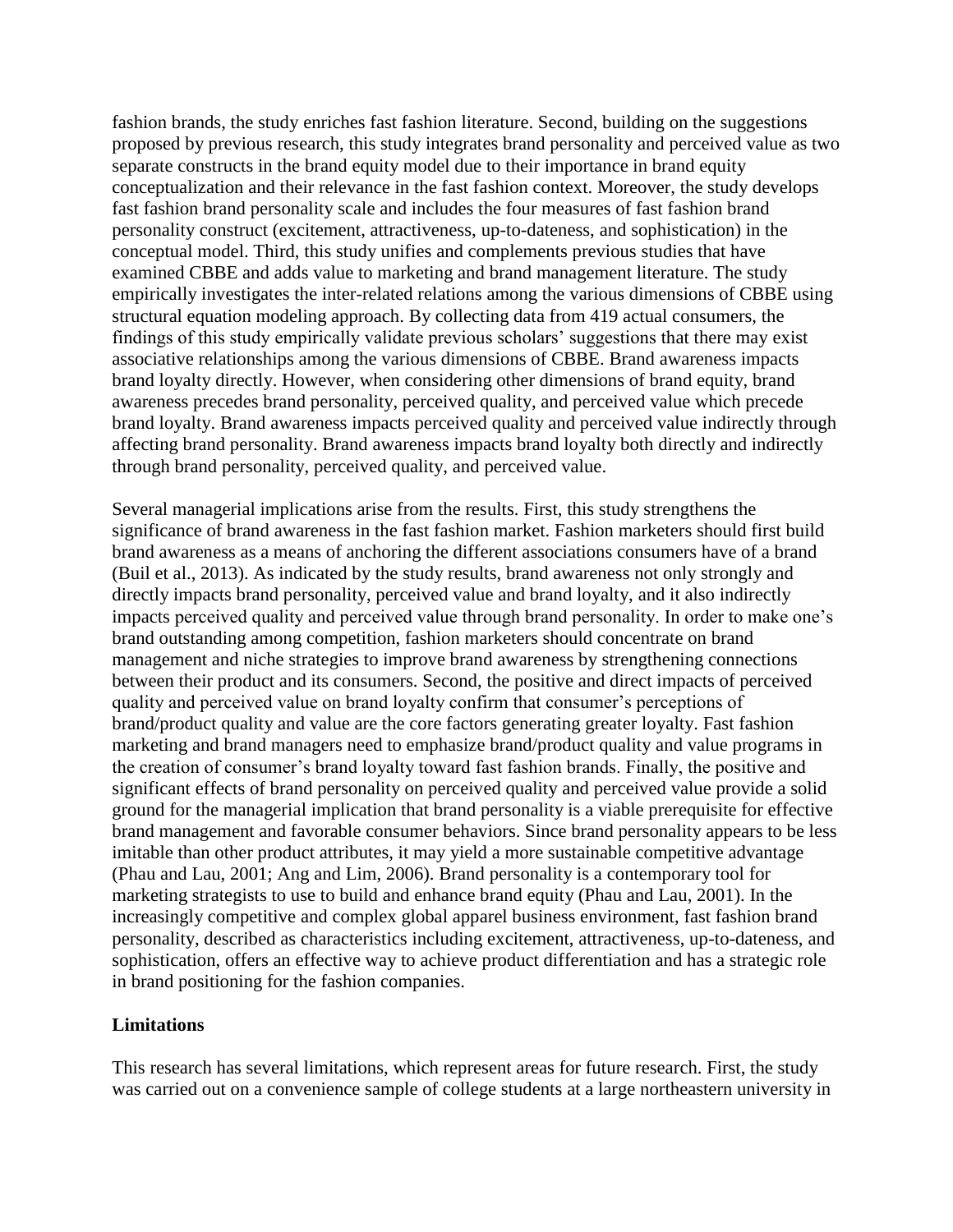the USA. We are aware of the limitation of a relatively biased ratio of genders among the respondents. Second, we acknowledge the limitation that the present study is based on the participants' responses to a few specific fast fashion brands, which may restrict the generalizability of the study. It would therefore be of interest to extend the research to other types of brands and product categories. Third, the study was conducted in the USA; therefore future study is needed for investigating the relationships in the model from international consumers. Lastly, future research should further investigate the non-supported relationships in the current study.

# **References**

1. Aaker, D.A. (1991), Managing Brand Equity: Capitalizing on the Value of a Brand Name , The Free Press, New York, NY.

2. Aaker, D.A. (1996a), Building Strong Brands , The Free Press, New York, NY.

3. Aaker, D.A. (1996b), "Measuring brand equity across products and markets", California Management Review , Vol. 38 No. 3, pp. 102-120.

4. Aaker, J.L. (1997), "Dimensions of brand personality", Journal of Marketing Research , Vol. 34 No. 3, pp. 347-356.

5. Ang, S.H. and Lim, E.A.C. (2006), "The influence of metaphors and product type on brand personality perceptions and attitudes", Journal of Advertising , Vol. 35 No. 2, pp. 39-53.

6. Barnes, L. and Lea-Greenwood, G. (2010), "Fast fashion in the retail store environment", International Journal of Retail & Distribution Management , Vol. 38 No. 10, pp. 760-772.

7. Bhardwaj, V. and Fairhurst, A. (2010), "Fast fashion: response to changes in the fashion industry", The International Review of Retail, Distribution and Consumer Research , Vol. 20 No. 1, pp. 165-173.

8. Biel, A.L. (1993), "Converting image into equity", in Aaker, D.A. and Biel, A.L. (Eds), Brand Equity and Advertising , Lawrence Erlbaum Associates, Hillsdale, NJ, pp. 67-82.

9. Buil, I. , de Chernatony, L. and Martínez, E. (2008), "A cross-national validation of the consumer-based brand equity scale", Journal of Product & Brand Management , Vol. 17 No. 6, pp. 384-392.

10. Buil, I. , de Chernatony, L. and Martínez, E. (2013), "Examining the role of advertising and sales promotions in brand equity creation", Journal of Business Research , Vol. 66 No. 1, pp. 115-122.

11. Caro, F. and Martínez-de-Albéniz, V. (2015), "Fast fashion: business model overview and research opportunities", in Agrawal, N. and Smith, S.A. (Eds), Retail Supply Chain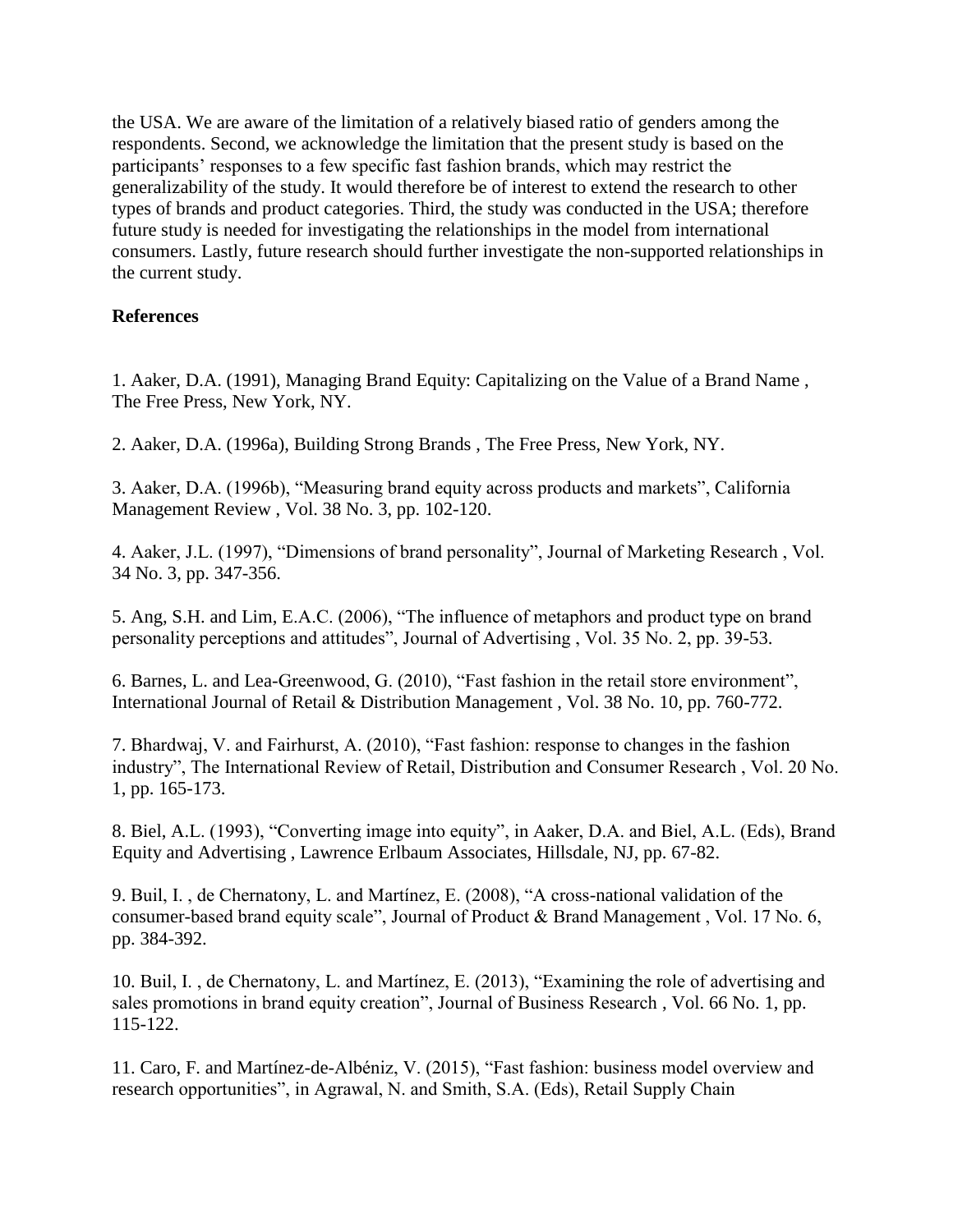Management: Quantitative Models and Empirical Studies , 2nd ed., Springer, New York, NY, pp. 237-264.

12. Chang, E.-C. (2014), "Influences of the spokes-character on brand equity antecedents", Asia Pacific Journal of Marketing and Logistics , Vol. 26 No. 3, pp. 494-515.

13. Choi, T.-M. (2014), "Fast fashion systems: an introduction", in Choi, T.-M. (Ed.), Fast Fashion Systems: Theories and Applications , CRC Press, London, pp. 3-7.

14. Choi, T.-M. , Liu, N. , Liu, S.-C. , Mak, J. and To, Y.-T. (2010), "Fast fashion brand extensions: an empirical study of consumer preferences", Journal of Brand Management , Vol. 17 No. 7, pp. 472-487.

15. Cobb-Walgren, C.J. , Ruble, C.A. and Donthu, N. (1995), "Brand equity, brand preference, and purchase intent", Journal of Advertising , Vol. 24 No. 3, pp. 25-40.

16. Farquhar, P.H. (1989), "Managing brand equity", Marketing Research , Vol. 1 No. 3, pp. 24- 33.

17. Fishbein, M. and Ajzen, I. (1975), Belief, Attitude, Intention, and Behavior: An Introduction to Theory and Research , Addison-Wesley, Reading, MA. , [Google Scholar]

18. Freling, T.H. and Forbes, L.P. (2005), "An empirical analysis of the brand personality effect", Journal of Product & Brand Management , Vol. 14 No. 7, pp. 404-413.

19. Gabrielli, V. , Baghi, I. and Codeluppi, V. (2013), "Consumption practices of fast fashion products: a consumer-based approach", Journal of Fashion Marketing and Management: An International Journal , Vol. 17 No. 2, pp. 206-224.

20. Hakala, U. , Svensson, J. and Vincze, Z. (2012), "Consumer-based brand equity and top-ofmind awareness: a cross-country analysis", Journal of Product & Brand Management , Vol. 21 No. 6, pp. 439-451.

21. Inditex (2015), "Financial data", Inditex, Arteixo, available at: www.inditex.com/en/investors/investors\_relations/financial\_data (accessed September 20, 2015).

22. Interbrand (2014), "Best Retail Brands 2014", available at: interbrand.com/best-brands/ (accessed May 20, 2015).

23. Jin, B. , Chang, H.J. , Matthews, D.R. and Gupta, M. (2012), "Fast fashion business model: what, why and how?", in Choi, T.-M. (Ed.), Fashion Supply Chain Management: Industry and Business Analysis , IGL GLobal, Hershey, PA, pp. 193-211.

24. Joy, A. , Sherry, J.F. , Venkatesh, A. , Wang, J. and Chan, R. (2012), "Fast fashion, sustainability, and the ethical appeal of luxury brands", Fashion Theory: The Journal of Dress, Body & Culture , Vol. 16 No. 3, pp. 273-296.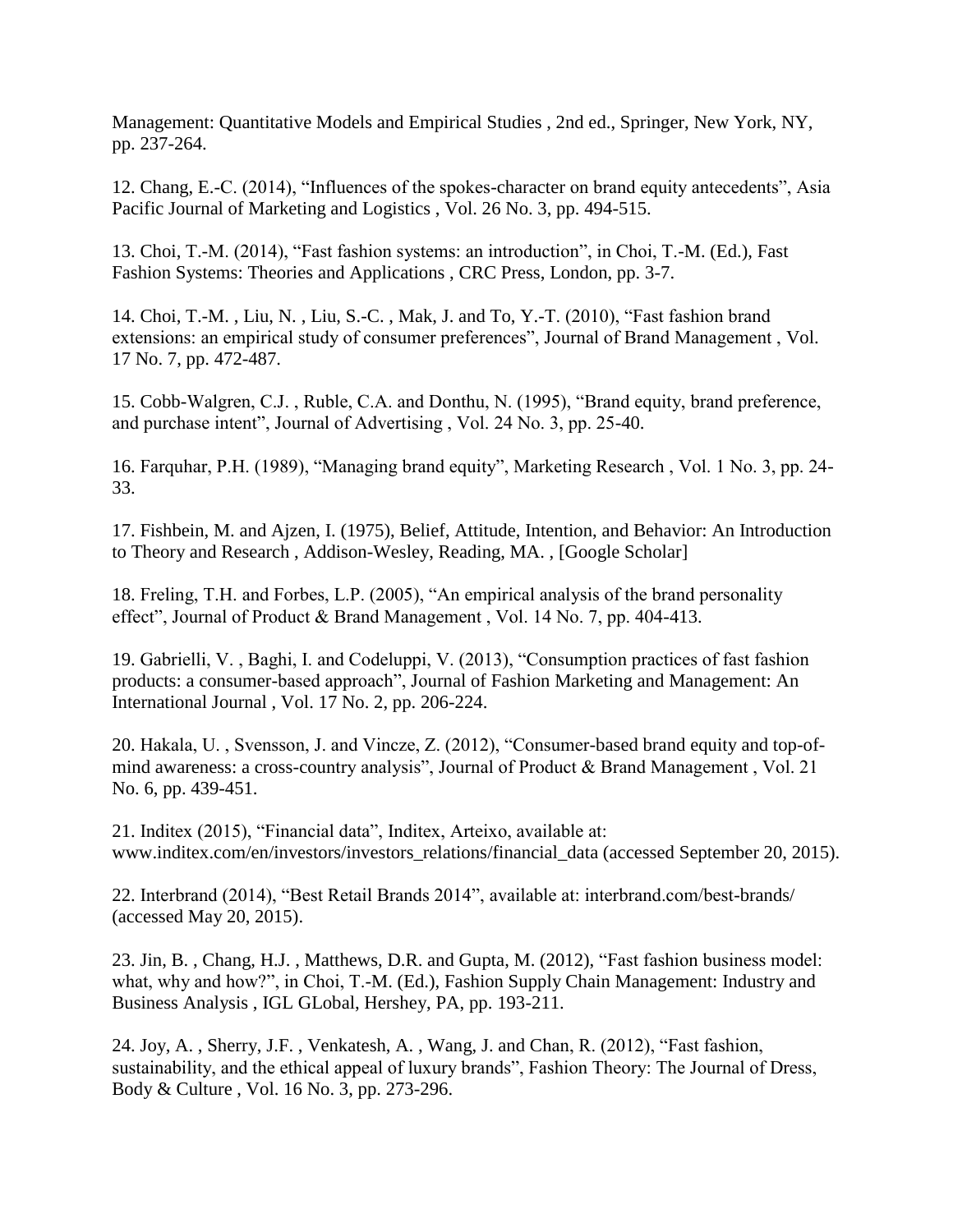25. Keller, K.L. (1993), "Conceptualizing, measuring, and managing customer-based brand equity", Journal of Marketing , Vol. 57 No. 1, pp. 1-22.

26. Keller, K.L. (2008), Strategic Brand Management: Building, Measuring, and Managing Brand Equity , 3d ed., Prentice Hall, Upper Saddle River, NJ.

27. Keller, K.L. and Lehmann, D.R. (2006), "Brands and branding: research findings and future priorities", Marketing Science , Vol. 25 No. 6, pp. 740-759.

28. Netemeyer, R.G. , Krishnan, B. , Pullig, C. , Wang, G. , Yagci, M. , Dean, D. , Ricks, J. and Wirth, F. (2004), "Developing and validating measures of facets of customer-based brand equity", Journal of Business Research , Vol. 57 No. 2, pp. 209-224.

29. Oliver, R.L. (1999), "Whence consumer loyalty?", Journal of Marketing , Vol. 63, Special Issue, pp. 33-44.

30. Pappu, R. , Quester, P.G. and Cooksey, R.W. (2005), "Consumer-based brand equity: improving the measurement – empirical evidence", Journal of Product & Brand Management, Vol. 14 No. 3, pp. 143-154.

31. Phau, I. and Lau, K.C. (2001), "Brand personality and consumer self-expression: single or dual carriageway?", The Journal of Brand Management , Vol. 8 No. 6, pp. 428-444.

32. Roy, R. and Chau, R. (2011), "Consumer-based brand equity and status-seeking motivation for a global versus local brand", Asia Pacific Journal of Marketing and Logistics , Vol. 23 No. 3, pp. 270-284.

33. Sánchez-Fernández, R. and Iniesta-Bonillo, M.Á. (2007), "The concept of perceived value: a systematic review of the research", Marketing Theory , Vol. 7 No. 4, pp. 427-451.

34. Smutkupt, P. , Krairit, D. and Khang, D.B. (2012), "Mobile marketing and consumer perceptions of brand equity", Asia Pacific Journal of Marketing and Logistics , Vol. 24 No. 4, pp. 539-560.

35. Solomon, M.R. (2012), Consumer Behavior: Buying, Having, and Being , 10th ed., Pearson Education, Upper Saddle River, NJ.

36. Tong, X. and Hawley, J.M. (2009), "Measuring customer-based brand equity: empirical evidence from the sportswear market in China", Journal of Product & Brand Management , Vol. 18 No. 4, pp. 262-271.

37. Tong, X. and Li, C. (2013), "Impact of brand personality and consumer ethnocentrism in China's sportswear market", Asia Pacific Journal of Marketing and Logistics , Vol. 25 No. 3, pp. 491-509.